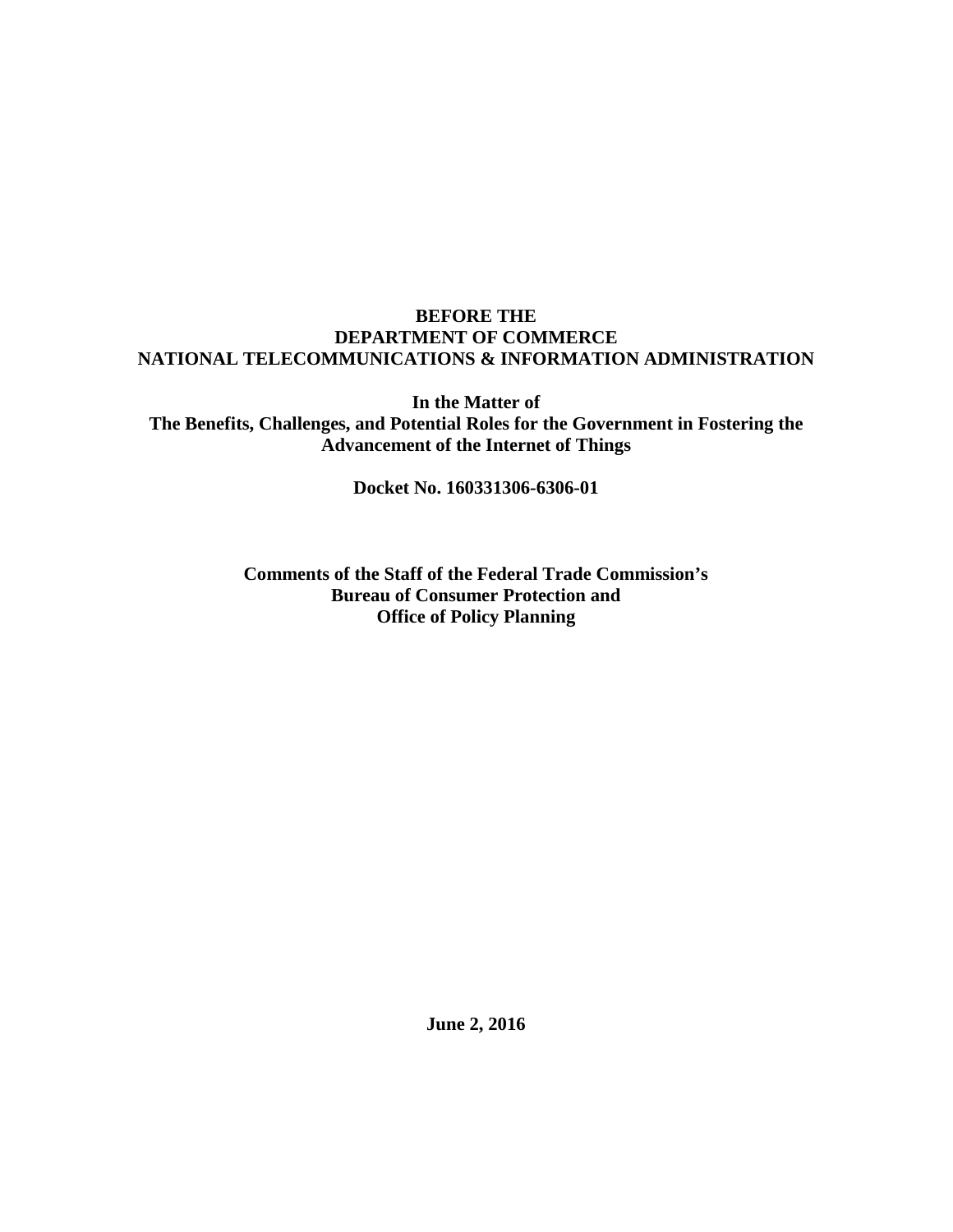### **I. INTRODUCTION**

The staff of the Federal Trade Commission's ("FTC") Bureau of Consumer Protection ("BCP") and Office of Policy Planning ("OPP") (hereafter "staff")<sup>[1](#page-1-0)</sup> appreciate this opportunity to comment on the Department of Commerce, National Telecommunications and Information Administration ("NTIA") Request for Comment ("RFC") on the Internet of Things ("Internet of Things" or "IoT").<sup>[2](#page-1-1)</sup> In part, the RFC seeks to: (1) define the Internet of Things;<sup>[3](#page-1-2)</sup> (2) understand the security and privacy issues related to IoT;<sup>[4](#page-1-3)</sup> (3) understand the technical issues surrounding standardization and interoperability;<sup>[5](#page-1-4)</sup> and (4) understand the impact that big data in an interconnected world can have on disadvantaged communities.<sup>[6](#page-1-5)</sup> This comment highlights lessons learned from the FTC's law enforcement, consumer and business education, and policy activities relating to these issues. It then addresses the benefits and risks of IoT, highlights some best practice recommendations for industry, discusses the role of government in fostering innovation in IoT products and services, and sets forth some considerations for NTIA in setting standards and promoting interoperability.

# **II. BACKGROUND ON THE FTC**

The FTC is an independent administrative agency responsible for protecting consumers and promoting competition. As part of its consumer protection mandate, the FTC enforces a wide range of laws to protect the privacy and security of consumer data. The primary law enforced by the FTC, the FTC Act, prohibits "unfair" and "deceptive" acts or practices in or affecting commerce, including unfair and deceptive privacy and security practices. [7](#page-1-6) The FTC also enforces sector-specific statutes that protect certain health, credit, financial, and children's information, and has issued regulations implementing each of these statutes.<sup>[8](#page-1-7)</sup>

To date, the FTC has brought over 500 cases protecting the privacy and security of consumer information, including cases against well-known companies such as Twitter, Facebook, Google, Snapchat, HTC, and router manufacturer ASUS.<sup>[9](#page-1-8)</sup> The FTC's enforcement actions send an important message to companies about the need to protect consumers' privacy and data security.

<span id="page-1-0"></span> $<sup>1</sup>$  These comments represent the views of the staff of the Bureau of Consumer Protection and Office of Policy</sup> Planning. The Commission has, however, voted to authorize the staff to submit these comments.

<span id="page-1-1"></span> $2$  81 Fed. Reg. 19956 (April 6, 2016).

<span id="page-1-2"></span><sup>&</sup>lt;sup>3</sup> *Id.* at 19958 (Questions 2 and 4).<br>
<sup>4</sup> *Id.* at 19959 (Questions 15-17).<br>
<sup>5</sup> *Id.* (Question 6).<br>
<sup>6</sup> *Id.* (Question 19).<br>
<sup>7</sup> 15 U.S.C. § 45(a).

<span id="page-1-3"></span>

<span id="page-1-4"></span>

<span id="page-1-5"></span>

<span id="page-1-6"></span>

<span id="page-1-7"></span><sup>8</sup> *See, e.g.*, Health Breach Notification Rule, 16 C.F.R. Part 318 *et seq.* (health information breach notification); Fair Credit Reporting Act, 15 U.S.C. § 1681 *et seq*. and 16 C.F.R. Part 600 (consumer reporting information security and privacy); Gramm-Leach-Bliley Act Safeguards Rule, 16 C.F.R. Part 314 *et seq*. (financial information security); Children's Online Privacy Protection Act of 1998, 15 U.S.C. § 6501 *et seq*. and 16 C.F.R. Part 412 (children's online information security and privacy).

<span id="page-1-8"></span><sup>9</sup> Letter from Edith Ramirez, Chairwoman, Fed. Trade Comm'n, to Věra Jourová, Commissioner for Justice, Consumers and Gender Equality, European Commission, at 3 (Feb. 23, 2016), *available at* [https://www.ftc.gov/system/files/documents/public\\_statements/927423/160229ftc\\_privacyshieldletter.pdf.](https://www.ftc.gov/system/files/documents/public_statements/927423/160229ftc_privacyshieldletter.pdf)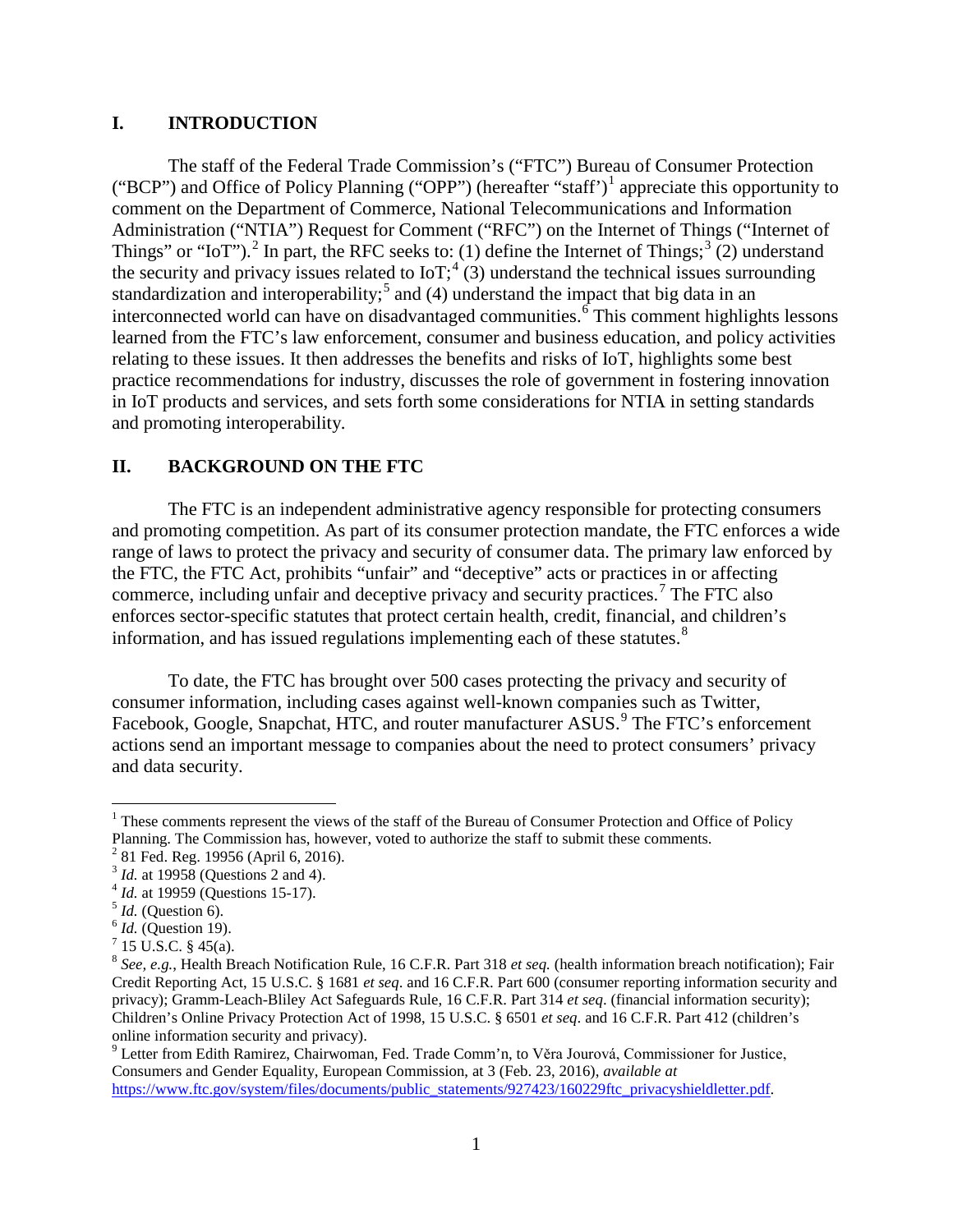The FTC also has pursued numerous policy initiatives designed to enhance consumer privacy. For example, the FTC has hosted workshops and issued reports to improve privacy disclosures in the mobile ecosystem, increase transparency in the data broker industry, examine the implications of big data on low-income and underserved consumers, and highlight the privacy and security implications of facial recognition and the Internet of Things.<sup>[10](#page-2-0)</sup>

Finally, the FTC engages in consumer and business education to increase the impact of its enforcement and policy development initiatives. The FTC uses a variety of tools – brochures, online resources, workshops, and social media – to distribute educational materials on a wide range of topics, including mobile apps, children's privacy, and data security. On the business education front, most recently, the Commission launched its "Start with Security" initiative and "Careful Connections" IoT guidance, both of which include some lessons for businesses considering security issues in the IoT space. $^{11}$  $^{11}$  $^{11}$  On the consumer education front, the FTC recently announced the rollout of its enhanced IdentityTheft.gov website,<sup>[12](#page-2-2)</sup> a free, one-stop resource people can use to report and recover from identity theft. Now, identity theft victims can use the site to create a personal recovery plan based on the type of identity theft they face, and get pre-filled letters and forms to send to credit bureaus, businesses, debt collectors, the IRS and others.

As part of its competition mandate, the FTC has a more than 30-year history of examining the role of standardization and interoperability in technology markets, with a particular emphasis on competitive and innovation effects.<sup>[13](#page-2-3)</sup> For example, the FTC has studied competition issues relating to interoperability in networked industries<sup>[14](#page-2-4)</sup> and considered how the evolution of interoperable technology can impact consumers of information technology.<sup>[15](#page-2-5)</sup> The FTC also has studied competition in markets shaped by interoperability, such as business-to-

<span id="page-2-0"></span><sup>&</sup>lt;sup>10</sup> See, e.g., FED. TRADE COMM'N, INTERNET OF THINGS: PRIVACY AND SECURITY IN A CONNECTED WORLD (Jan. 2015) (report), *available at* [https://www.ftc.gov/system/files/documents/reports/federal-trade-commission-staff](https://www.ftc.gov/system/files/documents/reports/federal-trade-commission-staff-report-november-2013-workshop-entitled-internet-things-privacy/150127iotrpt.pdf)[report-november-2013-workshop-entitled-internet-things-privacy/150127iotrpt.pdf](https://www.ftc.gov/system/files/documents/reports/federal-trade-commission-staff-report-november-2013-workshop-entitled-internet-things-privacy/150127iotrpt.pdf) [hereinafter IoT Report]; *see also* FED. TRADE COMM'N, INTERNET OF THINGS: PRIVACY AND SECURITY IN A CONNECTED WORLD (Nov. 19, 2013) (workshop), *available at* [https://www.ftc.gov/news-events/events-calendar/2013/11/internet-things-privacy-](https://www.ftc.gov/news-events/events-calendar/2013/11/internet-things-privacy-security-connected-world)

<span id="page-2-1"></span> $\frac{320 \text{ mJ}}{11}$  Fed. Trade Comm'n, Start with Security: A Guide for Business (June 2015) [hereinafter Start with Security], *available at* [https://www.ftc.gov/tips-advice/business-center/guidance/start-security-guide-business;](https://www.ftc.gov/tips-advice/business-center/guidance/start-security-guide-business) Fed. Trade Comm'n, *Careful Connections: Building Security in the Internet of Things* (Jan. 2015) [hereinafter Careful Connections], *available at* [https://www.ftc.gov/tips-advice/business-center/guidance/careful-connections-building](https://www.ftc.gov/tips-advice/business-center/guidance/careful-connections-building-security-internet-things)[security-internet-things.](https://www.ftc.gov/tips-advice/business-center/guidance/careful-connections-building-security-internet-things)<br><sup>12</sup> *See* Press Release, FTC, FTC Announces Significant Enhancements to IdentityTheft.gov (Jan. 28, 2016),

<span id="page-2-2"></span>*available at* [https://www.ftc.gov/news-events/press-releases/2016/01/ftc-announces-significant-enhancements](https://www.ftc.gov/news-events/press-releases/2016/01/ftc-announces-significant-enhancements-identitytheftgov)[identitytheftgov;](https://www.ftc.gov/news-events/press-releases/2016/01/ftc-announces-significant-enhancements-identitytheftgov) *see also* <https://robodeidentidad.gov/> in Spanish).<br><sup>13</sup> *See, e.g.*, FED. TRADE COMM'N BUREAU OF CONSUMER PROT., FINAL STAFF REPORT: STANDARDS AND

<span id="page-2-3"></span>CERTIFICATION (1983); Brief for United States & Fed. Trade Comm'n as Amici Curiae Supporting Respondent, *Allied Tube & Conduit Corp. v. Indian Head, Inc*. 486 U.S. 492 (1987) (No. 87–157); *In re American Society of* 

<span id="page-2-4"></span><sup>&</sup>lt;sup>14</sup> See FED. TRADE COMM'N STAFF, ANTICIPATING THE 21ST CENTURY: COMPETITION POLICY IN THE NEW HIGH-<br>TECH, GLOBAL MARKETPLACE (1996).

<span id="page-2-5"></span><sup>&</sup>lt;sup>15</sup> FED. TRADE COMM'N STAFF, PROTECTING CONSUMERS IN THE NEXT TECH-ADE (2008).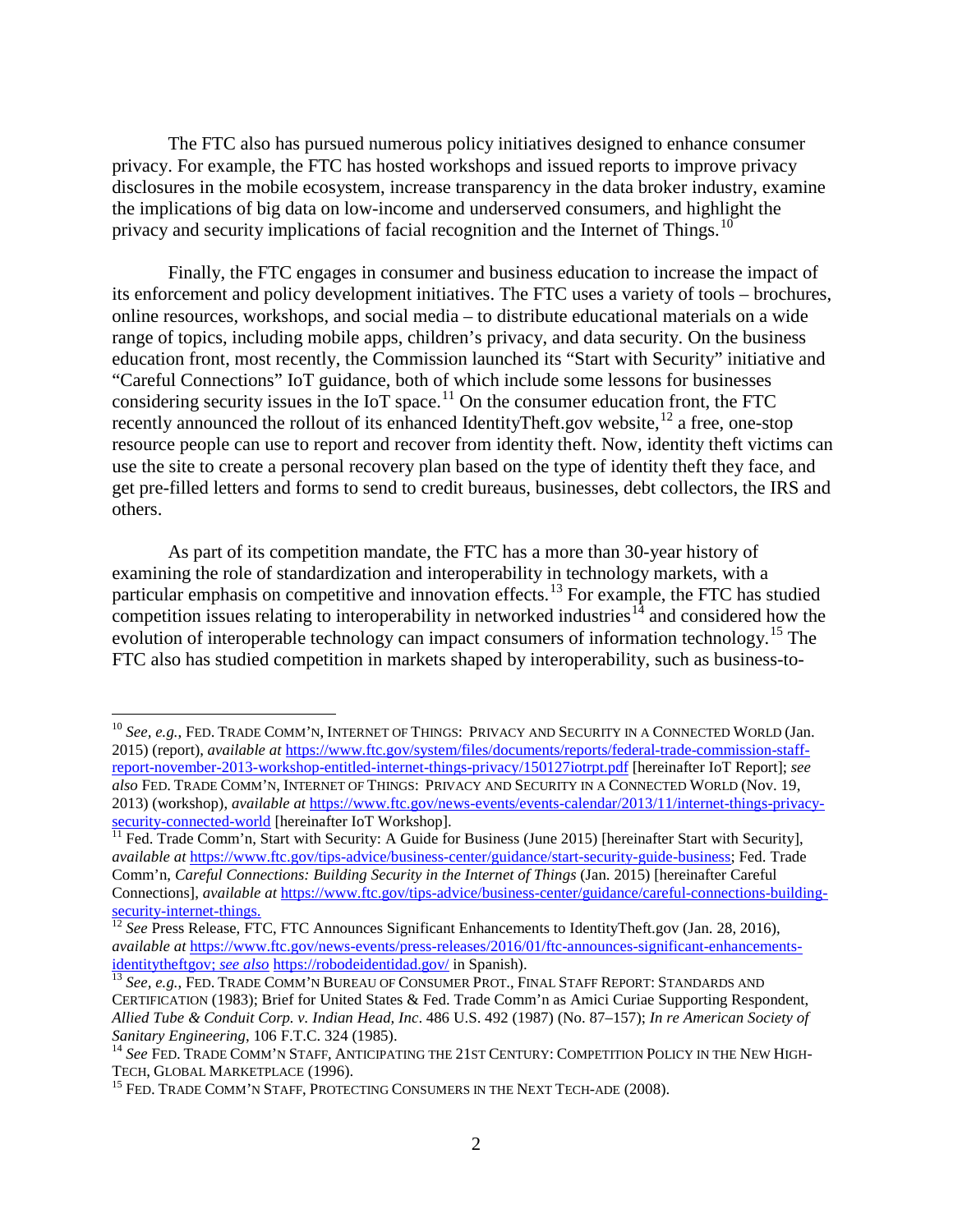business ("B2B") electronic marketplaces<sup>[16](#page-3-0)</sup> and the deregulated market for electricity.<sup>[17](#page-3-1)</sup> And, last year, the FTC provided comments on the Office of the National Coordinator for Health Information Technology draft Shared Nationwide Interoperability Roadmap, which laid out a plan to promote the adoption of interoperable health information technology systems.<sup>[18](#page-3-2)</sup> Most recently, the FTC has studied the impact of patented technologies on the interoperability standards prevalent in the telecommunications industry.[19](#page-3-3) Finally, the FTC has brought enforcement actions against parties based upon misrepresentations made during the standard setting process.<sup>[20](#page-3-4)</sup>

### **III. THE BENEFITS AND RISKS OF THE INTERNET OF THINGS**

The Internet of Things refers to the ability of everyday objects to connect to the Internet to send and receive data. $^{21}$  $^{21}$  $^{21}$  The IoT includes consumer-facing devices—such as smartphones, cameras, appliances, and wearable health devices—as well as non-consumer-facing devices, such as those designed for businesses to enable automated communications between machines. For example, the term IoT can include machine-to-machine communications that enable businesses to track inventory; sensor networks to monitor electricity use in hotels; and Internet-connected jet engines and drills on oil rigs.<sup>[22](#page-3-6)</sup> While such business or industrial IoT communications may affect consumers, this comment is limited to devices that are sold to or used by consumers.

In November 2013, the FTC held a workshop, titled *The Internet of Things: Privacy and Security in a Connected World*. At the workshop, panelists from government, industry, and consumer groups discussed "The Smart Home," "Connected Health and Fitness," "Connected Cars," and the issue of "Privacy and Security."[23](#page-3-7) In January 2015, FTC staff issued a comprehensive report offering substantive recommendations, based on the workshop transcript and comments received as part of the workshop record. The FTC's report on the Internet of Things addressed many of the issues raised by NTIA's RFC, including the benefits and risks associated with IoT devices, and the role of the FTC in fostering innovation while protecting

<span id="page-3-6"></span><span id="page-3-5"></span>

<span id="page-3-0"></span><sup>&</sup>lt;sup>16</sup> FED. TRADE COMM'N STAFF, ENTERING THE 21ST CENTURY: COMPETITION POLICY IN THE WORLD OF B2B

<span id="page-3-1"></span>ELECTRONIC MARKETPLACES (2000).<br><sup>17</sup> *See, e.g.*, Fed. Trade Comm'n Staff, Competition and Consumer Protection Perspectives on Electric<br>Power Regulatory Reform (2000).

<span id="page-3-2"></span><sup>&</sup>lt;sup>18</sup> See Comment of the Staff of the Office of Policy Planning, Bureau of Competition, Bureau of Economics and Bureau of Consumer Protection of the Fed. Trade Comm'n before the Office of the National Coordinator for Health Information Technology (April 3, 2015). While that comment raised several of the same general observations regarding interoperability and standardization as raised below, the specific costs and benefits of adopting interoperability may vary between industries and should be evaluated on a case-by-case basis.

<span id="page-3-3"></span><sup>&</sup>lt;sup>19</sup> FED. TRADE COMM'N, THE EVOLVING IP MARKETPLACES: ALIGNING PATENT NOTICE AND REMEDIES WITH COMPETITION (2011); FED. TRADE COMM'N AND U.S. DEP. JUSTICE, ANTITRUST ENFORCEMENT AND INTELLECTUAL PROPERTY RIGHTS: PROMOTING INNOVATION AND COMPETITION (2007) [hereinafter 2007 IP Report]. <sup>20</sup> *See, e.g.*, Complaint, *In re Dell*, 121 F.T.C. 616, 616-18 (1996) (No. C-3658) (resolved by consent order, 121

<span id="page-3-4"></span>F.T.C. at 618-26); Complaint, *In re Rambus, Inc.*, No. 9302 (F.T.C. June 18, 2002); Complaint*, In re Union Oil Co. of Cal.*, No. 9305 (F.T.C. Mar. 4, 2003) (resolved by consent order, No. 9305 (F.T.C. July 27, 2005)).<br><sup>21</sup> IoT Report at 6.<br><sup>22</sup> *Id.* at 5-6. <sup>23</sup> IoT Workshop, *supra* note 10.

<span id="page-3-7"></span>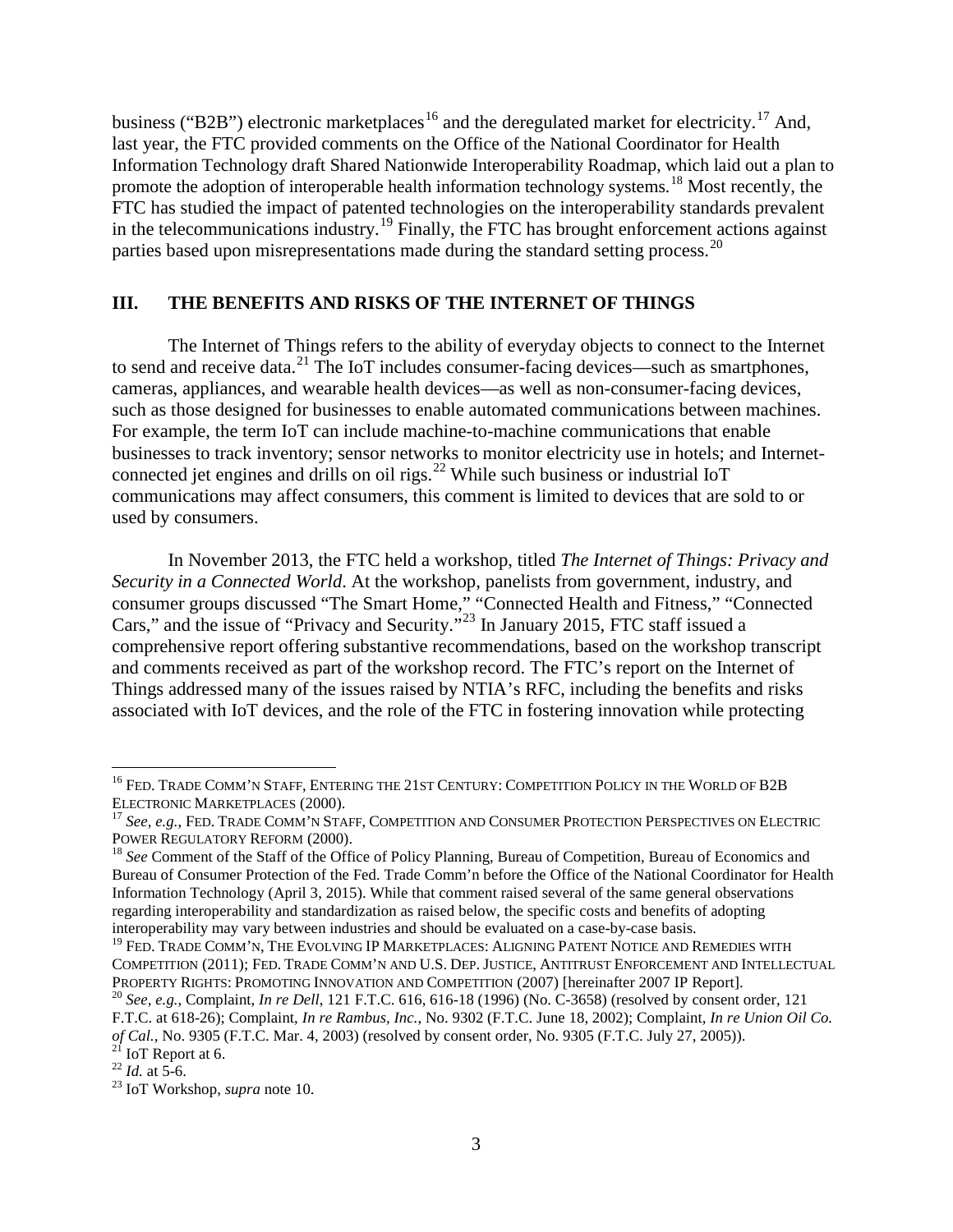consumers. This comment summarizes many of the findings and recommendations from the IoT Workshop and IoT Report.

## **A. Benefits**

The Internet of Things promises revolutionary benefits to the way consumers live and interact with the world. For example, in the area of connected health, consumer-facing products such as insulin pumps and blood-pressure cuffs can enable people to record, track, and monitor their own vital signs, without having to go to a doctor's office. This can be especially beneficial for aging patients, allowing them to manage their health care at home.<sup>[24](#page-4-0)</sup>

In the home, smart meters can enable consumers to analyze their energy use and identify issues with home appliances, which can lead to greater energy efficiency and reduced costs. Home automation systems can provide consumers with a single platform that can connect all of the devices within the home. Sensors known as "water bugs" can notify consumers if their basements have flooded, and thermostats can automatically adjust temperature settings depending on the time of day and presence of people in the house.<sup>[25](#page-4-1)</sup>

On the road, connected cars increasingly offer many safety and convenience benefits to consumers. For example, sensors on a car can notify drivers of dangerous road conditions or obstacles. Connected cars also can offer real-time vehicle diagnostics to drivers and service facilities; Internet radio; navigation, weather, and traffic information; automatic alerts to first responders when airbags are deployed; and smartphone control of the starter and other aspects of the car. In the near future, some cars might even drive themselves. $^{26}$  $^{26}$  $^{26}$ 

Beyond providing benefits to individuals, IoT devices may collect and aggregate data that can provide benefits to society. For example, big data analysis of information collected from connected health devices can facilitate health research and lead to breakthroughs in treatment. Similarly, analysis of data collected from a connected public infrastructure to detect, for example, the lighting patterns on public streets, can help improve energy efficiency.<sup>[27](#page-4-3)</sup> These types of analyses can also help target public service messages and resources to relevant populations, including low-income and disadvantaged communities.

As these examples illustrate, IoT devices can provide vast benefits and opportunities to consumers. New, unexpected, and beneficial uses for the data derived from these devices emerge every day.

<span id="page-4-1"></span>

<span id="page-4-3"></span><span id="page-4-2"></span>

<span id="page-4-0"></span><sup>&</sup>lt;sup>24</sup> IoT Report at 7.<br><sup>25</sup> *Id.* at 8-9.<br><sup>26</sup> *Id.* at 9.<br><sup>27</sup> WHITE HOUSE, BIG DATA: SEIZING OPPORTUNITIES, PRESERVING VALUES 39-40 (May 2014) (report), *available at* http://www.whitehouse.gov/sites/default/files/docs/big\_data\_privacy\_report\_5.1.14\_final\_print.pdf.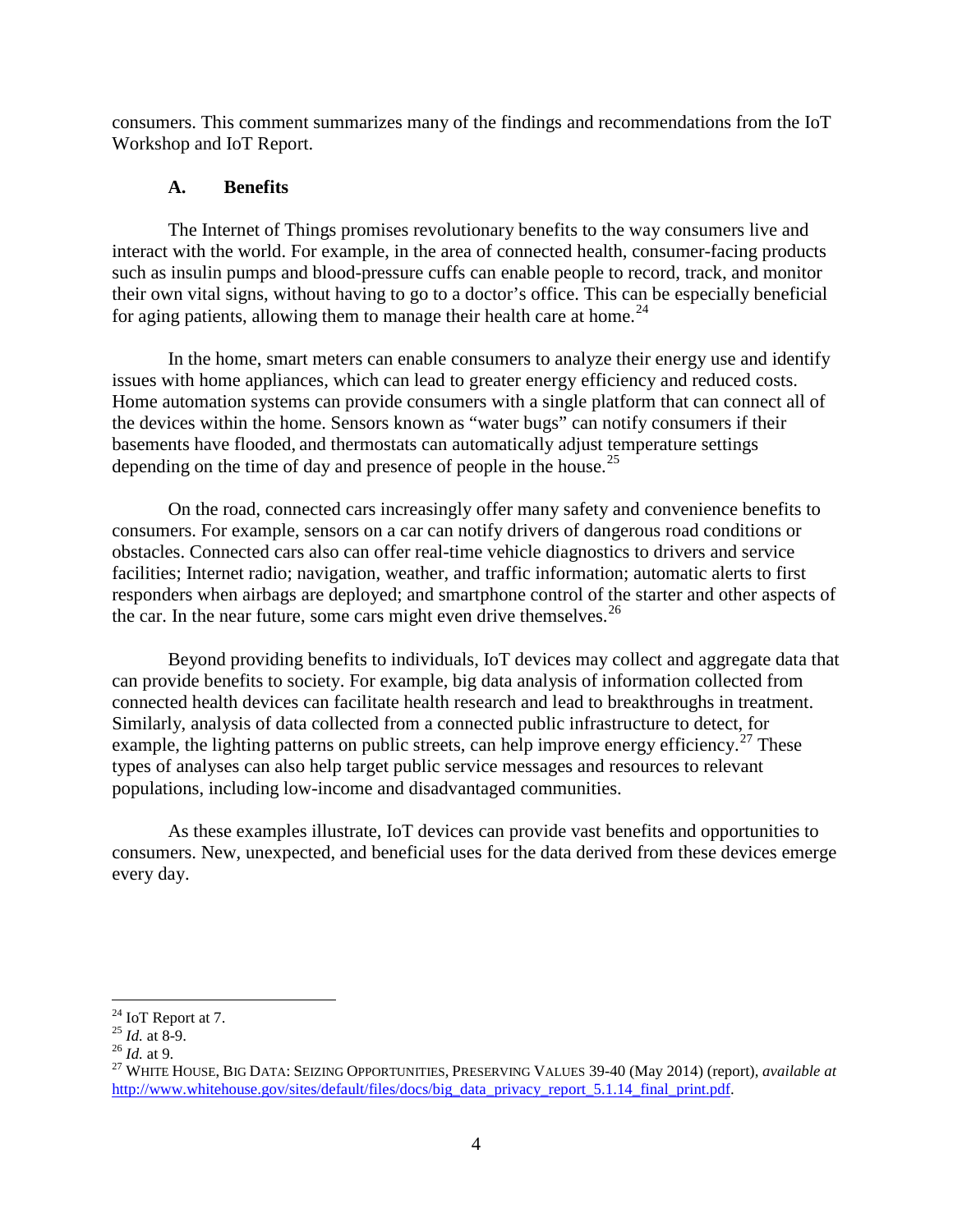#### **B. Risks**

Despite these benefits, the IoT raises security and privacy risks, described below.

#### **1. Security Risks**

IoT devices may present a variety of security risks. FTC staff's IoT Report describes in greater detail the range of security risks and practices.<sup>[28](#page-5-0)</sup> Although similar risks exist with traditional computers and computer networks, they may be heightened in the IoT, in part because many IoT chips are inexpensive and disposable, and many IoT devices are quickly replaceable with newer versions. As a result, businesses may not have an incentive to support software updates for the full useful life of these devices, potentially leaving consumers with vulnerable devices.<sup>[29](#page-5-1)</sup> Moreover, it may be difficult or impossible to apply updates to certain devices.<sup>[30](#page-5-2)</sup>

Security risks in IoT can be exploited to harm consumers by: (1) enabling unauthorized access and misuse of personal information; (2) facilitating attacks on other systems; and (3) creating safety risks. First, on IoT devices, as with desktop or laptop computers, a lack of security can enable intruders to access and misuse personal information collected or stored on a device. As IoT devices offer new opportunities for consumers to monitor their daily activities, access content, and interact with the world, these devices also create new opportunities for unauthorized persons to exploit vulnerabilities that can facilitate identity theft or fraud.<sup>[31](#page-5-3)</sup>

Second, by definition, IoT devices must be capable of being connected to the Internet. As such, security vulnerabilities in a particular IoT device can act as entry points for attacks into consumers' or business' networks, likely increasing exposure to security risks across entire systems. [32](#page-5-4)

Third, security vulnerabilities in IoT devices can potentially lead to not only data security risks but also threats to a person's physical safety. For example, vulnerabilities in an IoT insulin pump or pacemaker can result in significant injury or even death to a consumer; an attack on a

<span id="page-5-1"></span><sup>29</sup> See, e.g., Article 29 Data Protection Working Party, Opinion 8/2014 on Recent Developments on the Internet of Things 9 (Sept. 16, 2014) ("Article 29 Working Group Opinion"), *available at* [http://ec.europa.eu/justice/dataprotection/article-29/documentation/opinion-](http://ec.europa.eu/justice/dataprotection/article-29/documentation/opinion-recommendation/files/2014/wp223_en.pdf)

<span id="page-5-0"></span> <sup>28</sup> *See generally* IoT Report at 10-14.

[recommendation/files/2014/wp223\\_en.pdf](http://ec.europa.eu/justice/dataprotection/article-29/documentation/opinion-recommendation/files/2014/wp223_en.pdf) ("For example, most of the sensors currently present on the market are

not capable of establishing an encrypted link for communications since the computing requirements will have an impact on a device limited by low-powered batteries."); Meghan Neal, *The Heartbleed Bug Will Lurk in the Internet of Things for Decades* (Apr. 11, 2014), [http://motherboard.vice.com/read/the-heartbleed-bug-will-lurk-in-the](http://motherboard.vice.com/read/the-heartbleed-bug-will-lurk-in-the-internet-of-things-for-decades) $\frac{\text{internet-of-things-for-decades.}}{\text{30}$  $\frac{\text{internet-of-things-for-decades.}}{\text{30}$  $\frac{\text{internet-of-things-for-decades.}}{\text{30}$  $\frac{\text{internet-of-things-for-decades.}}{\text{30}$  $\frac{\text{internet-of-things-for-decades.}}{\text{30}$  IoT Report at 13. This could be because some devices may not have the computing power to establish an

<span id="page-5-2"></span>encrypted communications link to receive updates. In addition, it may be difficult to notify consumers of security updates for devices that do not have a screen.<br> $\frac{31}{1}$  *Id.* at 10-11.

<span id="page-5-4"></span><span id="page-5-3"></span><sup>&</sup>lt;sup>32</sup> *Id.* at 11-12. Further, as IoT devices proliferate, vulnerabilities can enable attackers to assemble large numbers of devices to launch denial of service attacks.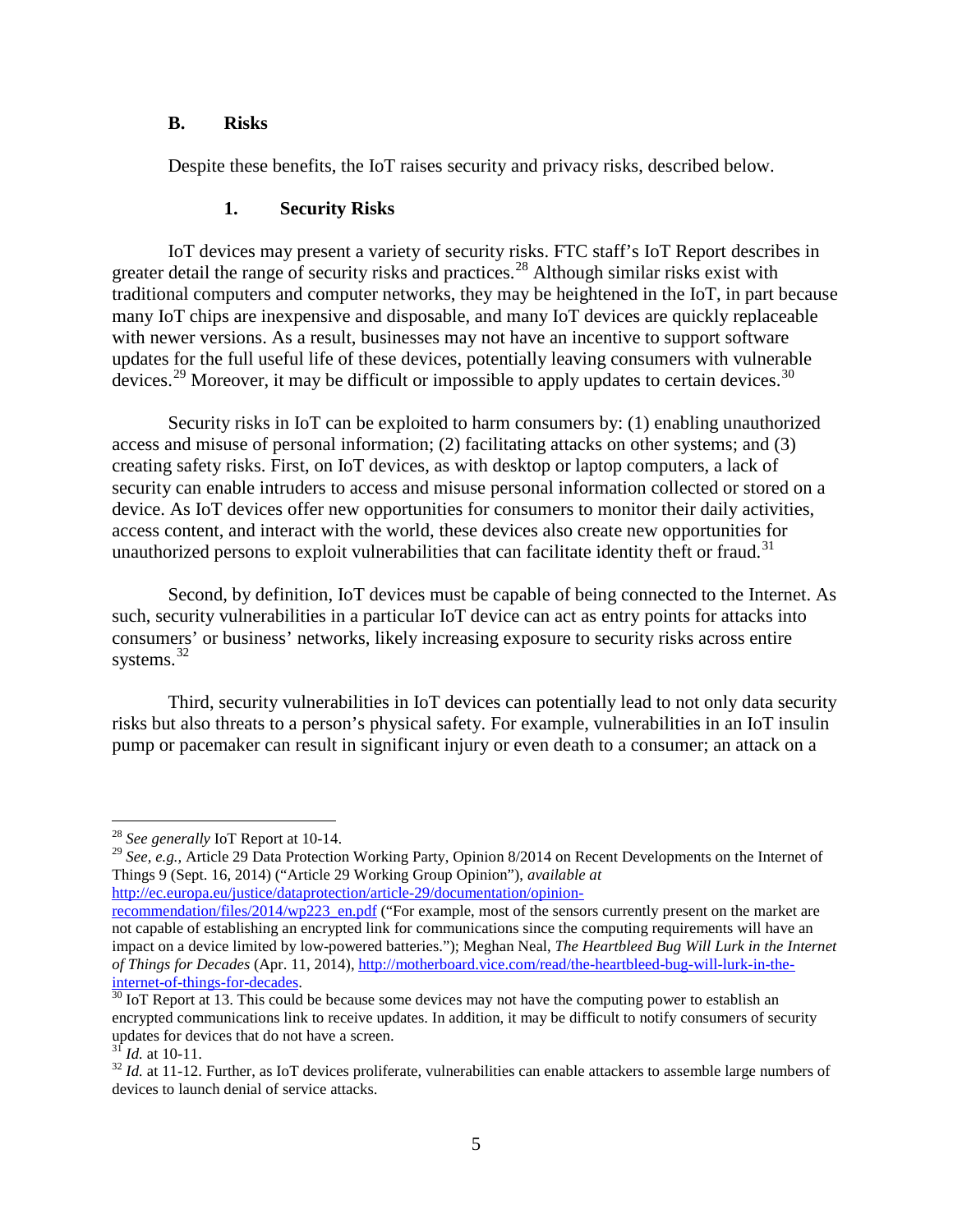vulnerable connected car can lead to engine failure or a loss of control; and an insecure IoT alarm system can open up a home to danger.<sup>[33](#page-6-0)</sup>

## **2. Privacy Risks**

Beyond security risks, IoT devices also raise concerns about consumer privacy. Some privacy risks involve the direct collection of sensitive personal information, such as precise geolocation, financial account numbers, or health information.<sup>[34](#page-6-1)</sup> Others arise from the collection of personal information, habits, locations, and physical conditions over time, which may allow an entity that has not directly collected sensitive information to infer it.<sup>[35](#page-6-2)</sup>

In one FTC analysis, staff found the presence of numerous third parties in apps connected to IoT health and fitness wearable devices.<sup>[36](#page-6-3)</sup> A number of those third parties collected data such as persistent device identifiers, workout routines, eating habits, length of walking stride, medical search histories, zip code, gender, and geolocation. As this analysis demonstrates, IoT devices are capable of collecting, transmitting, and sharing highly sensitive information about consumers' bodies and habits. These privacy implications may increase if consumers' health routines, dietary habits, and medical searches are combined with offline sources and across devices.[37](#page-6-4)

The IoT impacts other types of sensitive information beyond health and fitness, including information about children. The market for children's IoT devices has expanded into areas of safety, education, sports, entertainment and beyond.<sup>[38](#page-6-5)</sup> This explosion of children's IoT devices also raises concerns about children's privacy and security, including how to protect children's photos and audio recordings and how to restrict access to children's accounts.[39](#page-6-6) In the United

<span id="page-6-5"></span>

<span id="page-6-0"></span> <sup>33</sup> *Id.* at 12-13. *See e.g.* Andy Greenberg, "Hackers Cut a Corvette's Brakes Via A Common Car Gadget," WIRED (August 11, 2015), available at [https://www.wired.com/2015/08/hackers-cut-corvettes-brakes-via-common-car](https://www.wired.com/2015/08/hackers-cut-corvettes-brakes-via-common-car-gadget)[gadget;](https://www.wired.com/2015/08/hackers-cut-corvettes-brakes-via-common-car-gadget) Aliya Sternstein, *FBI and DHS Warn of Security Risks From the Internet of Things* (Sept. 14, 2015), *available at* [http://www.nextgov.com/cybersecurity/2015/09/these-are-10-things-internet-things-fbi-and-dhs-are-](http://www.nextgov.com/cybersecurity/2015/09/these-are-10-things-internet-things-fbi-and-dhs-are-warning-about/120884/)

<span id="page-6-3"></span>

<span id="page-6-2"></span><span id="page-6-1"></span><sup>&</sup>lt;sup>[34](http://www.nextgov.com/cybersecurity/2015/09/these-are-10-things-internet-things-fbi-and-dhs-are-warning-about/120884/)</sup> IoT Report at 14. **35**<br><sup>35</sup>*Id.* 36 FED. TRADE COMM'N, CONSUMER GENERATED AND CONTROLLED HEALTH DATA (May 2014) (workshop), *available at* [https://www.ftc.gov/system/files/documents/public\\_events/195411/consumer-health-data-webcast](https://www.ftc.gov/system/files/documents/public_events/195411/consumer-health-data-webcast-slides.pdf)[slides.pdf.](https://www.ftc.gov/system/files/documents/public_events/195411/consumer-health-data-webcast-slides.pdf) *See also,* FED. TRADE COMM'N, DATA BROKERS: A CALL FOR TRANSPARENCY AND ACCOUNTABILITY (May 2014) (report), *available at* [https://www.ftc.gov/reports/data-brokers-call-transparency-accountability-report](https://www.ftc.gov/reports/data-brokers-call-transparency-accountability-report-federal-trade-commission-may-2014)[federal-trade-commission-may-2014](https://www.ftc.gov/reports/data-brokers-call-transparency-accountability-report-federal-trade-commission-may-2014) ("For example, businesses can purchase their customers' email addresses from data brokers so that they can send email solicitations to them. They can also purchase information about their customers' interests in order to market specific products to them, including using consumers' offline activities to determine what advertisements to serve them on the Internet.").

<span id="page-6-4"></span><sup>37</sup> *Id. See also*, PRIVACY RIGHTS CLEARINGHOUSE, MOBILE HEALTH AND FITNESS APPLICATIONS AND INFORMATION PRIVACY (July 2013), *available at* [https://www.privacyrights.org/mobile-medical-apps-privacy-consumer-report.pdf.](https://www.privacyrights.org/mobile-medical-apps-privacy-consumer-report.pdf) 38 Lindsay Boeckl, *The Future of Wearables for Kids* (Dec. 14, 2015), *available at*

<span id="page-6-6"></span> $\frac{39}{39}$  See e.g. Becky Slack, Is the Internet of Things Putting Your Child's Privacy at Risk (Feb. 29, 2016), available at [http://www.theguardian.com/sustainable-business/2016/feb/29/is-the-internet-of-things-putting-your-childs-privacy](http://www.theguardian.com/sustainable-business/2016/feb/29/is-the-internet-of-things-putting-your-childs-privacy-at-risk)[at-risk.](http://www.theguardian.com/sustainable-business/2016/feb/29/is-the-internet-of-things-putting-your-childs-privacy-at-risk)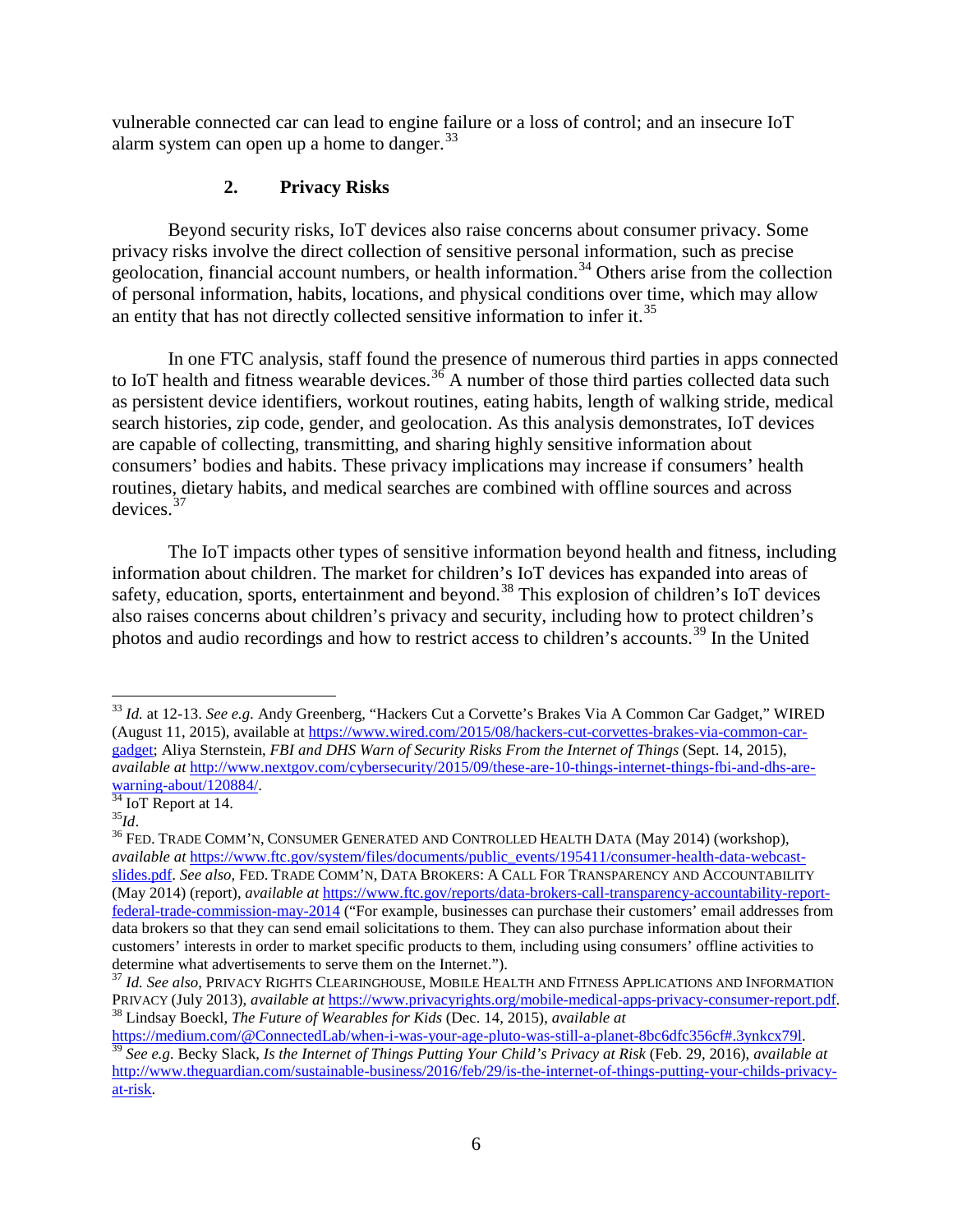States, the FTC is responsible for enforcing the Children's Online Privacy Protection Act<sup>[40](#page-7-0)</sup> and continues to protect the personal information of children through robust enforcement<sup>[41](#page-7-1)</sup> and industry guidance.<sup>[42](#page-7-2)</sup> To this end, the FTC has brought approximately 25 cases alleging COPPA violations, issued and updated a comprehensive set of FAQs on COPPA, and provided additional education through blog posts and speeches.

The massive volume of granular data collected by IoT devices enables those with access to the data to perform analyses that would not be possible with less rich data sets. For example, car insurance companies can now use data from connected cars to base insurance rates on consumers' actual driving habits (e.g., number of "hard brakes," miles driven, and amount of time driving between midnight and 4 a.m.); others might use IoT data to make in-house credit, insurance, or other eligibility-type decisions.<sup>[43](#page-7-3)</sup> Using data for these purposes could bring benefits, such as enabling safer drivers to reduce their rates for car insurance or expanding consumers' access to credit. However, such uses could be problematic if they occurred without consumers' knowledge or consent, or without regard to the accuracy of the data.

In addition to the volume of data that can be collected by a single IoT device, the ability to link and associate multiple IoT devices to the same user can also pose material privacy risks. With advancements in IoT and cross-device tracking, the potential exists for companies to associate information about users across devices. For example, a consumer who wears an IoT fitness band to monitor her sleeping patterns might also drive a connected car to alert her family in real-time about where she is driving, use a set-top box to stream action movies over the Internet, and use IoT "water bugs" to alert her when the faucet is left running for too long. The potential for a cross-device tracking company to associate and aggregate information about consumers' sleeping patterns, driving habits, movie preferences, and household activities implicates privacy risks not previously contemplated in the era of desktop computers.

In November 2015, FTC staff held a workshop on Cross-Device Tracking discussing these issues.<sup>[44](#page-7-4)</sup> At the workshop, FTC staff presented findings showing that cross-device tracking companies were present on a considerable majority of the websites they studied and that 90

<span id="page-7-2"></span>[https://www.ftc.gov/news-events/blogs/business-blog/2015/09/kids-apps-disclosures-revisited;](https://www.ftc.gov/news-events/blogs/business-blog/2015/09/kids-apps-disclosures-revisited) FED. TRADE COMM'N, MOBILE APPS FOR KIDS: DISCLOSURES STILL NOT MAKING THE GRADE (Dec. 2012) (staff report), *available at* [https://www.ftc.gov/reports/mobile-apps-kids-disclosures-still-not-making-grade;](https://www.ftc.gov/reports/mobile-apps-kids-disclosures-still-not-making-grade) and FED. TRADE COMM'N, MOBILE APPS FOR KIDS: CURRENT PRIVACY DISCLOSURES ARE DISAPPOINTING (Feb. 2012) (staff report), *available at* https://www.ftc.gov/reports/mobile-apps-kids-current-privacy-disclosures-are-disappointing.

<span id="page-7-1"></span><span id="page-7-0"></span><sup>40</sup> 15 U.S.C. 6501 *et seq.* <sup>41</sup> *See, e.g.,* Fed. Trade Commission, *Kids Privacy (COPPA) Page*, *available at* [https://www.ftc.gov/news](https://www.ftc.gov/news-events/media-resources/protecting-consumer-privacy/kids-privacy-coppa)[events/media-resources/protecting-consumer-privacy/kids-privacy-coppa.](https://www.ftc.gov/news-events/media-resources/protecting-consumer-privacy/kids-privacy-coppa) [42](https://www.ftc.gov/news-events/media-resources/protecting-consumer-privacy/kids-privacy-coppa) FED. TRADE COMM'N, KIDS' APPS DISCLOSURES REVISITED (Sept. 3, 2015) (blog), *available at*

<span id="page-7-3"></span><sup>&</sup>lt;sup>43</sup> IoT Report at 16-17. While the Fair Credit Reporting Act ("FCRA") imposes certain limits on the use of consumer data in making determinations about credit, insurance, or employment, or for similar purposes, the statute only extends to consumer reporting agencies. Thus, FCRA protections would not extend to "first parties" that collect information, such as IoT device manufacturers that do in-house analytics. IoT Report at 16.

<span id="page-7-4"></span><sup>&</sup>lt;sup>44</sup> FED. TRADE COMM'N, CROSS-DEVICE TRACKING (Nov. 2015) (workshop), *available at [https://www.ftc.gov/news](https://www.ftc.gov/news-events/events-calendar/2015/11/cross-device-tracking)[events/events-calendar/2015/11/cross-device-tracking.](https://www.ftc.gov/news-events/events-calendar/2015/11/cross-device-tracking)*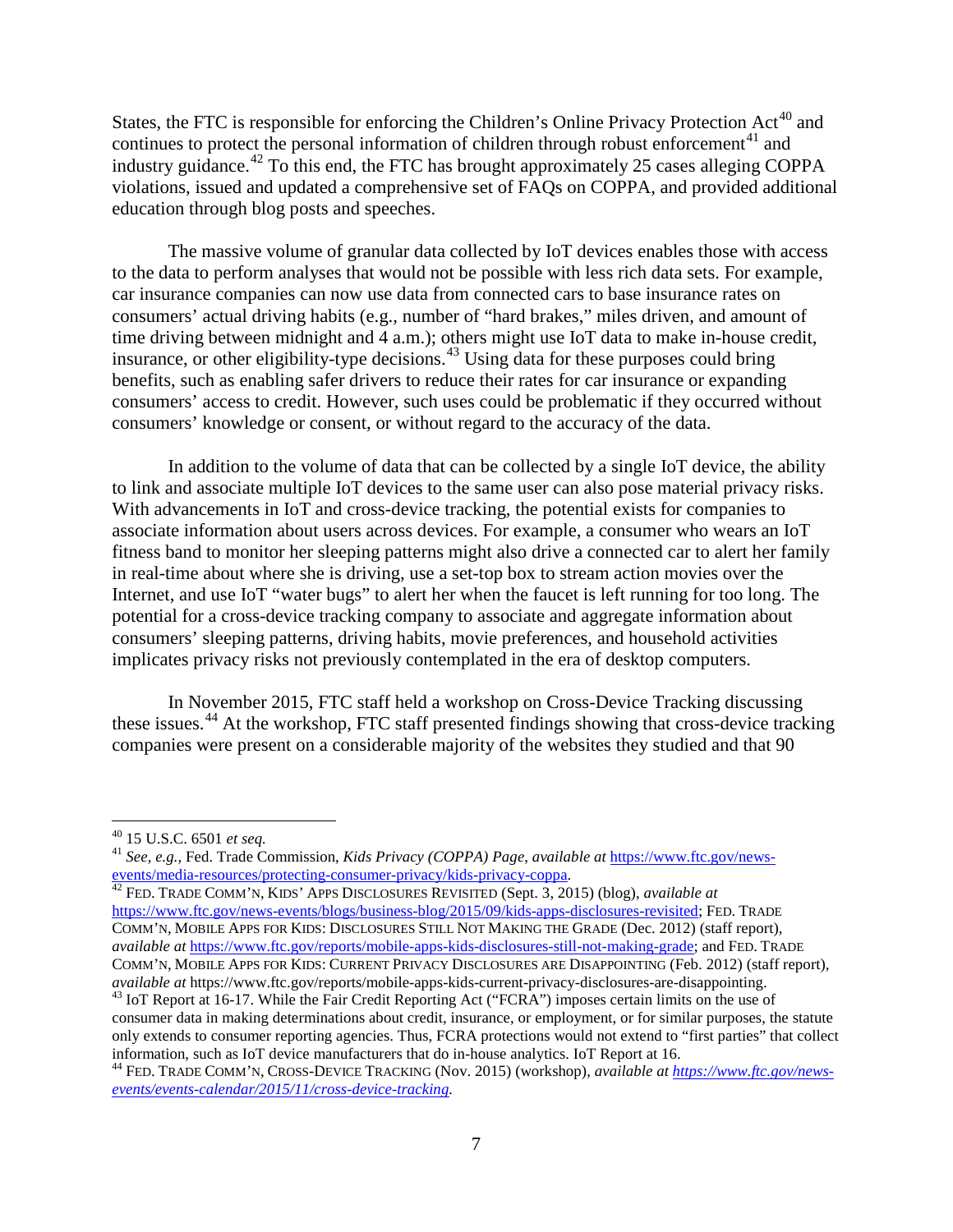percent of those sites collected personally identifiable information from users.<sup>[45](#page-8-0)</sup> Consumers are often unaware of this cross-device tracking, and have limited ability to opt out.<sup>[46](#page-8-1)</sup>

## **3. Risks to Disadvantaged Communities**

The RFC also asks about the impact the Internet of Things might have on disadvantaged or rural communities.[47](#page-8-2) As noted above, data generated by IoT devices can support advances in energy, health care, and car safety, among others, and have a beneficial impact on low-income and underserved populations. On the other hand, inaccurate or biased analyses of IoT data can lead to consumers being denied opportunities for education, employment or credit. Companies may seek more data, including IoT data,  $^{48}$  $^{48}$  $^{48}$  in order to improve their analysis, but having more data does not necessarily eliminate the risks of inaccuracy or bias. For example, an employment research firm found commuting distance to be one of the strongest predictors of how long a customer service employee will keep a job. But they realized that commuting distance is often correlated with race, and declined to use this predictor out of concern that using it would reduce workplace diversity and potentially violate equal-employment-opportunity standards.<sup>[49](#page-8-4)</sup>

Earlier this year, the FTC issued a report on the impact of big data on underserved consumers, which describes such risks in more detail.<sup>[50](#page-8-5)</sup> One specific challenge is ensuring or compensating for an incomplete data set. For example, Hurricane Sandy generated more than twenty million tweets between October 27 and November 1, 2012. The greatest number of tweets came from Manhattan, creating the illusion that Manhattan was the hub of the disaster. Very few messages originated from more severely affected locations, such as Breezy Point, Coney Island, and Rockaway – areas with lower levels of smartphone ownership and Twitter usage. As

<span id="page-8-1"></span><span id="page-8-0"></span><sup>45</sup> *Id.* (Cross Device Tracking Presentation, event materials tab, Slide 33). <sup>46</sup>*See* Ctr. for Dem. & Tech., *Comments for November 2015 Workshop on Cross-Device Tracking*, at 8 (Oct. 16, 2015), *available at* <https://cdt.org/files/2015/10/10.16.15-CDT-Cross-Device-Comments.pdf> (indicating that user understanding and transparency around cross-device tracking is very low); Elec. Privacy Info. Ctr, *Comments of The Electronic Privacy Information Center to the Federal Trade Commission, Cross-Device Tracking Workshop*, at 10 (Dec. 16, 2015), *available at* [https://www.ftc.gov/policy/public-comments/2015/12/16/comment-00069;](https://www.ftc.gov/policy/public-comments/2015/12/16/comment-00069) and Common Sense Kids Action, *Response Comments to November 2015 Workshop on Cross-Device Tracking*, at 3 (Dec. 16, 2015), *available at* <https://www.ftc.gov/policy/public-comments/2015/12/16/comment-00066> (indicating that children and teens are less likely to be aware of cross-device tracking or understand its implications for their futures). Although one self-regulatory organization has released guidance on cross device tracking, that guidance is currently in its implementation period. Another self-regulatory code does apply to cross device tracking, but the optout is limited. *See* Network Advertising Initiative, *FAQs on Non-Cookie Technologies* (visited on June 2, 2016), *available at* [https://www.networkadvertising.org/code-enforcement/faqs-non-cookie-technologies#3;](https://www.networkadvertising.org/code-enforcement/faqs-non-cookie-technologies#3) Digital Advertising Alliance, *Application of the Self-Regulatory Principles of Transparency and Control to Data Used Across Devices,* (Nov. 2015), *available at* [http://www.aboutads.info/sites/default/files/DAA\\_Cross-](http://www.aboutads.info/sites/default/files/DAA_Cross-Device_Guidance-Final.pdf)

Device Guidance-Final.pdf (the opt-out is cookie-based and would apply only to a specific browser or device).<br><sup>47</sup> RFC, *supra* note 1 (Question 19).<br><sup>48</sup> Transcript of Big Data: A Tool for Inclusion or Exclusion?, in Wash

<span id="page-8-3"></span><span id="page-8-2"></span><sup>(</sup>Daniel Castro and Michael Spaeda in conversation).

<span id="page-8-4"></span><sup>49</sup> WHITE HOUSE, BIG DATA: A REPORT ON ALGORITHMIC SYSTEMS, OPPORTUNITY, AND CIVIL RIGHTS, at 15 (May 2016), *available at*<br>https://www.whitehouse.gov/sites/default/files/microsites/ostp/2016 0504 data discrimination.pdf.

<span id="page-8-5"></span> $\frac{1}{50}$  FED. TRADE COMM'N, BIG DATA: A TOOL FOR INCLUSION OR EXCLUSION? UNDERSTANDING THE ISSUES, 27-28 (Jan. 2016) (report), *available at* [https://www.ftc.gov/news-events/press-releases/2016/01/ftc-report-provides](https://www.ftc.gov/news-events/press-releases/2016/01/ftc-report-provides-recommendations-business-growing-use-big-data)[recommendations-business-growing-use-big-data](https://www.ftc.gov/news-events/press-releases/2016/01/ftc-report-provides-recommendations-business-growing-use-big-data) [hereinafter Big Data Report].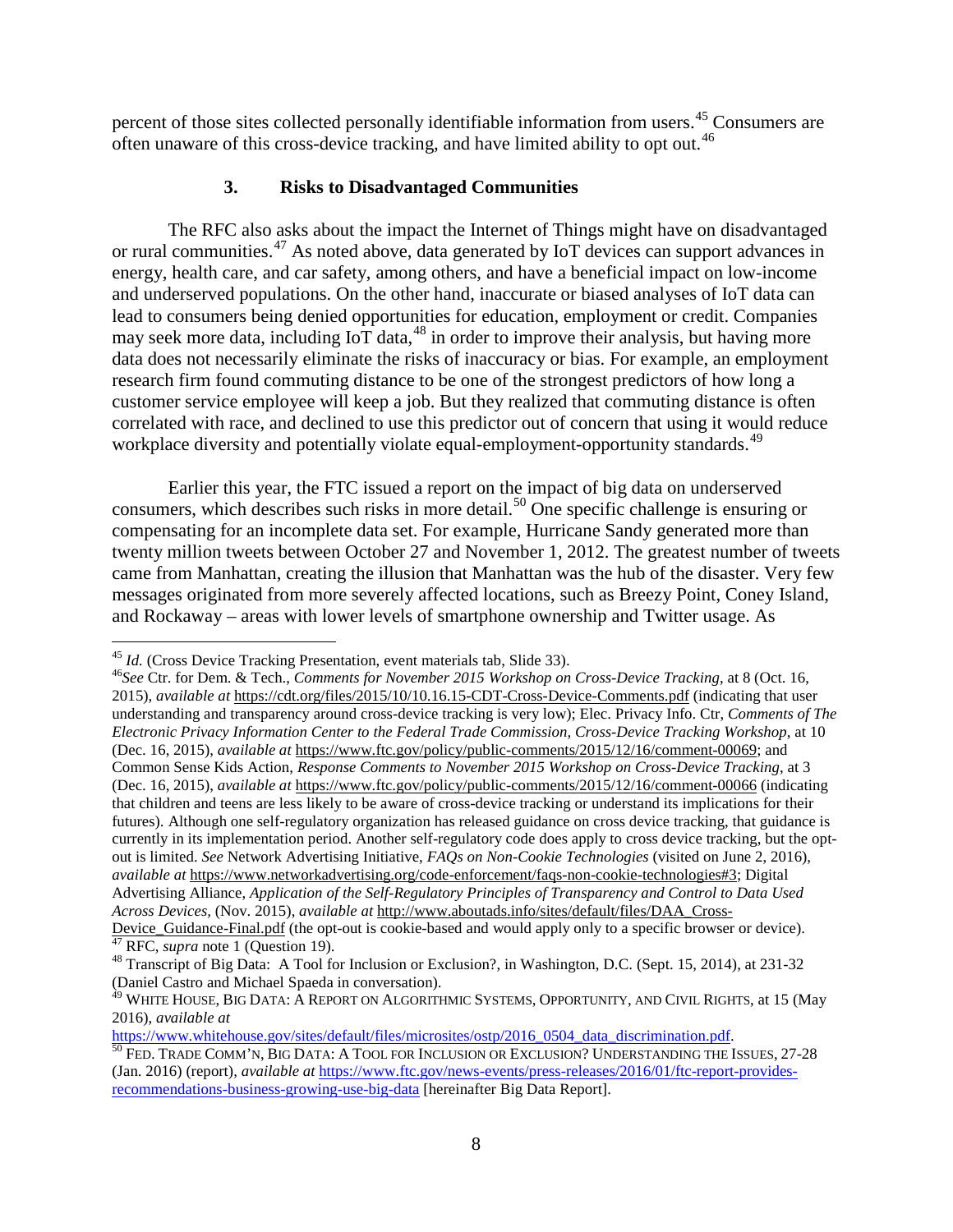extended power blackouts drained batteries and limited cellular access, even fewer tweets came from the worst hit areas. If organizations were to base decisions on where to deploy emergency services on this incomplete data set, the people who needed services the most might not have received them. $51$ 

# **IV. PRIVACY AND SECURITY RECOMMENDATIONS**

Industry and government stakeholders both have an important role to play in fostering innovation in the Internet of Things, while at the same time minimizing privacy and security risks.<sup>[52](#page-9-1)</sup> As NTIA's recent analysis of Census data shows, negative privacy and security experiences can have a direct impact on consumer trust, which could lead to consequences for IoT innovation.<sup>[53](#page-9-2)</sup> This section discusses the respective roles of industry and government in fostering innovation by building consumer trust.

### **A. Best Practices for Businesses**

## **1. Security**

There is widespread consensus that companies developing IoT products and services should implement reasonable security.<sup>[54](#page-9-3)</sup> In creating their security programs, the FTC staff has recommended that, among other things, companies in the IoT space: (1) build security into their devices at the outset; (2) train employees on good security practices; (3) ensure downstream privacy and data protections through vendor contracts and oversight; (4) apply defense-in-depth strategies that offer protections at multiple levels and interfaces; and (5) put in place reasonable access controls.[55](#page-9-4) The FTC's *Careful Connections* and *Start with Security* publications offer more detailed guidance.<sup>[56](#page-9-5)</sup>

Staff has also discussed the important role of patching and updating products – particularly in the context of IoT devices. Consumers benefit when companies monitor and patch vulnerabilities throughout the lifecycle of their products. As noted above, in some instances, however, manufacturers of IoT devices might cease technical support and software updates as they release newer versions of the device. In these cases, companies may determine that providing security patches is too costly and may choose not to invest in such patches. Companies should weigh their decisions about software patches carefully against the risk of consumers continuing to use unsupported IoT devices. Many consumers purchase IoT devices with the

<span id="page-9-2"></span><span id="page-9-1"></span>

<span id="page-9-0"></span><sup>&</sup>lt;sup>51</sup> *Id.*<br><sup>52</sup> RFC, *supra* note 1 (Questions 15-19).<br><sup>53</sup> Rafi Goldberg, *Lack of Trust in Internet Privacy and Security May Deter Economic and Other Online Activities,* Nat'l Telecomm. & Info. Admin (May 13, 2016) (blog), *available at* https://www.ntia.doc.gov/blog/2016/lack-<br>trust-internet-privacy-and-security-may-deter-economic-and-other-online-activities.

<span id="page-9-4"></span><span id="page-9-3"></span><sup>&</sup>lt;sup>[54](https://www.ntia.doc.gov/blog/2016/lack-trust-internet-privacy-and-security-may-deter-economic-and-other-online-activities)</sup> IoT Report at 27.<br><sup>55</sup> Id. at 27-31. *See also* Fed. Trade Comm'n, *Securing Your Wireless Network* (Sept. 2015), *available at*<br>https://www.consumer.ftc.gov/articles/0013-securing-your-wireless-network.

<span id="page-9-5"></span><sup>&</sup>lt;sup>[56](https://www.consumer.ftc.gov/articles/0013-securing-your-wireless-network)</sup> Careful Connections and Start with Security, *supra* note 10. *See also* Fed. Trade Comm'n, *Securing Your Wireless Network* (Sept. 2015), *available at* [https://www.consumer.ftc.gov/articles/0013-securing-your-wireless-network.](https://www.consumer.ftc.gov/articles/0013-securing-your-wireless-network)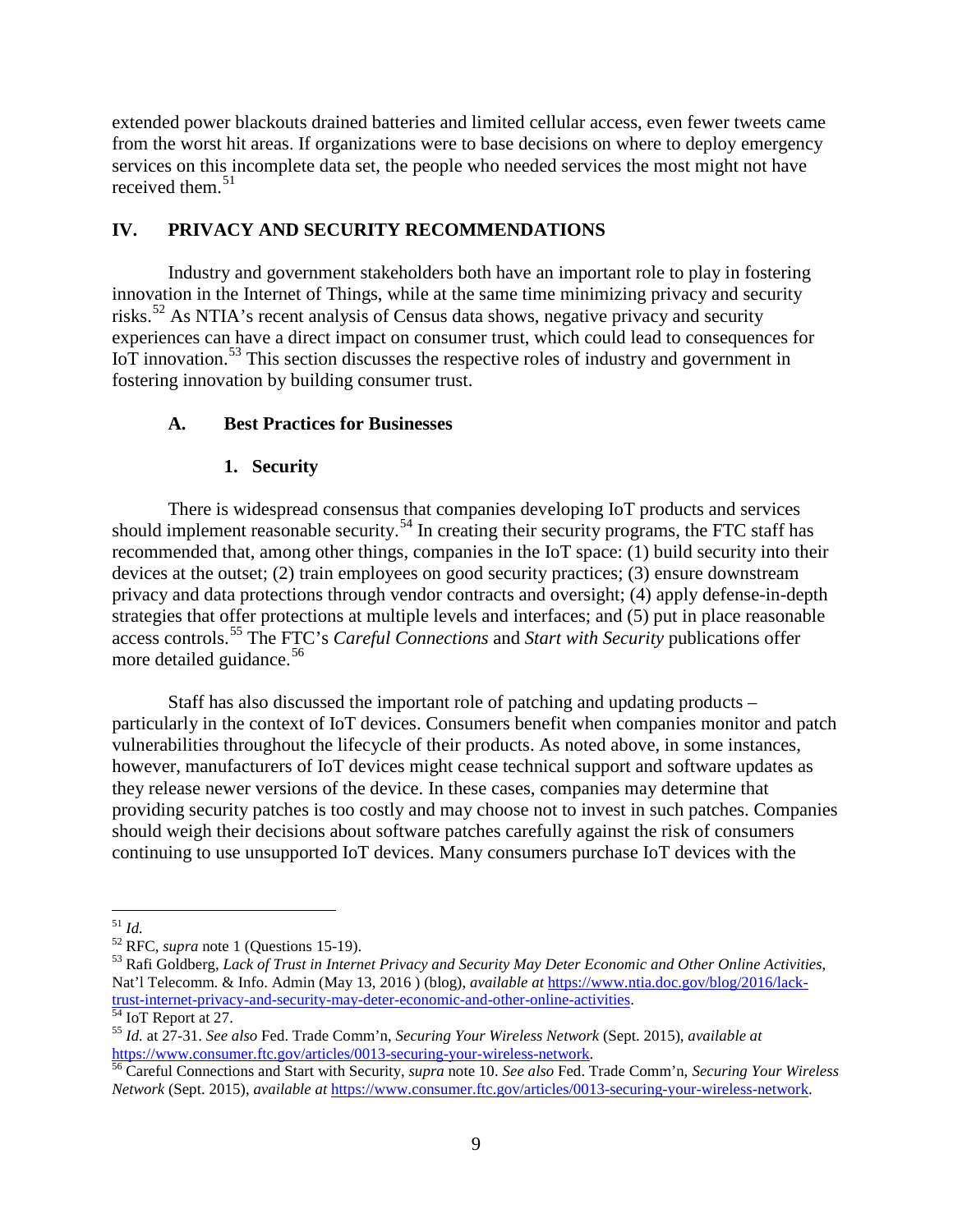expectation that their privacy and security will be protected throughout the life of a product.<sup>[57](#page-10-0)</sup> If this is not the case, companies should truthfully convey to consumers the extent to which they intend to provide security updates to their devices. When feasible, disclosing the length of time companies plan to support and release software updates for a given product line will help consumers better understand the safe "expiration dates" for their Internet-connected devices.<sup>[58](#page-10-1)</sup>

Where an IoT company fails to implement reasonable security, it could be violating the FTC Act's prohibition against deceptive and unfair practices. For example, in its first IoT case, the FTC brought an action against a company, TRENDnet, which sold Internet-connected cameras for purposes ranging from home security to baby monitoring. While advertising their products as secure, the FTC alleged that the company failed to build security into the design of their products, train their employees, implement a process for actively monitoring security vulnerabilities, and perform security tests.<sup>[59](#page-10-2)</sup> In a more recent case against router manufacturer ASUS, the FTC charged that the company failed to reasonably secure the routers it sold to consumers, resulting in vulnerabilities that allowed hackers to gain unauthorized access into thousands of consumers' networks. Among other things, according to the complaint, the company failed to perform security reviews, code review and testing, or vulnerability and penetration testing. The complaint further alleged that the company failed to implement readily-available, low-cost protections against reasonably foreseeable vulnerabilities.<sup>[60](#page-10-3)</sup> Under the proposed order, ASUS must establish a comprehensive security program and notify consumers about software updates or other steps they can take to protect themselves from security flaws.<sup>[61](#page-10-4)</sup>

#### **2. Data Minimization**

Data minimization refers to the concept that companies should limit the data they collect and retain, and dispose of it once they no longer need it. Staff recommends that companies in the IoT space should consider reasonable data minimization practices.<sup>[62](#page-10-5)</sup>

Data minimization can help guard against two privacy-related risks. First, larger data stores present a more attractive target for data thieves, both outside and inside a company – and increases the potential harm to consumers from such an event. Second, if a company collects and

<span id="page-10-0"></span> <sup>57</sup> Chris Ely, *The Life Expectancy of Electronics*, Consumer Technology Association (Sept. 16, 2014), *available at*  [http://www.cta.tech/Blog/Articles/2014/September/The-Life-Expectancy-of-Electronics.](http://www.cta.tech/Blog/Articles/2014/September/The-Life-Expectancy-of-Electronics) [58](http://www.cta.tech/Blog/Articles/2014/September/The-Life-Expectancy-of-Electronics) IoT Report at 31-32.

<span id="page-10-1"></span><sup>59</sup> TRENDnet, Inc., No. C-4426 (Feb. 7, 2014) (complaint), *available at* [https://www.ftc.gov/enforcement/cases-](https://www.ftc.gov/enforcement/cases-proceedings/122-3090/trendnet-inc-matter)

<span id="page-10-3"></span><span id="page-10-2"></span>[proceedings/122-3090/trendnet-inc-matter.](https://www.ftc.gov/enforcement/cases-proceedings/122-3090/trendnet-inc-matter)<br>
<sup>60</sup> ASUSTeK Computer, Inc., FTC No. 1423156 (Feb. 26, 2016) (complaint), *available at*<br>
https://www.ftc.gov/enforcement/cases-proceedings/142-3156/asustek-computer-inc-matter.

<span id="page-10-5"></span><span id="page-10-4"></span> $\frac{61}{61}$  *Id.* (proposed consent order).<br><sup>62</sup> IoT Report at iv. Commissioner Ohlhausen does not support the data minimization recommendation for the reasons she stated in response to the IoT Report. *See* IoT Report, Separate Statement of Commissioner Maureen K. Ohlhausen at 2 (January 21, 2015) ("[T]he report's support for data minimization embodies what scholar Adam Thierer has called the 'precautionary principle,' and I cannot embrace such an approach. The report, without examining costs or benefits, encourages companies to delete valuable data – primarily to avoid hypothetical future harms. Even though the report recognizes the need for flexibility for companies weighing whether and what data to retain, the recommendation remains overly prescriptive.").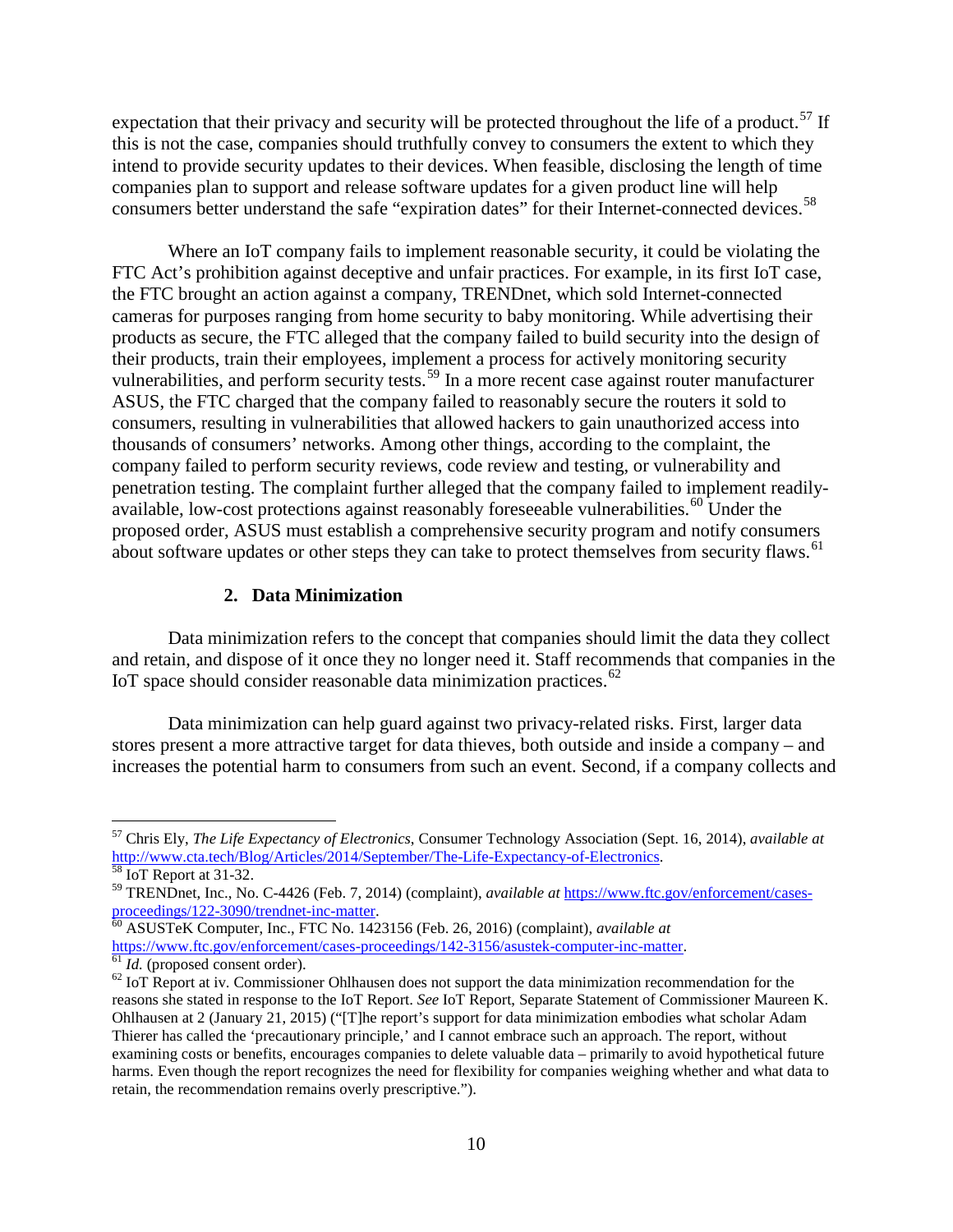retains large amounts of data, there is an increased risk that the data will be used in a way that departs from consumers' reasonable expectations.<sup>[63](#page-11-0)</sup>

To minimize these risks, companies should examine their data practices and business needs and develop policies and practices that impose reasonable limits on the collection and retention of consumer data. However, recognizing the need to balance future, beneficial uses of data with privacy protection, staff suggests several options for companies to consider. They can decide not to collect data at all; collect only the fields of data necessary to the product or service being offered; collect data that is less sensitive; or deidentify the data they collect.<sup>[64](#page-11-1)</sup> If a company determines that none of these options will fulfill its business goals, it can seek consumers' consent for collecting additional, unexpected categories of data, as explained below.[65](#page-11-2)

### **3. Notice and Choice**

Consumer choice continues to play an important role in the IoT. Some stakeholders have suggested that offering notice and choice is challenging in the IoT because of the ubiquity of data collection and the practical obstacles to providing information to consumers when products lack a user interface.<sup>[66](#page-11-3)</sup> However, staff believes that providing notice and choice remains important and practicable in the IoT.<sup>[67](#page-11-4)</sup>

This does not mean that every data collection requires choice. The Commission has recognized that providing choices for every instance of data collection is not necessary to protect privacy and could impose unwarranted burdens on both consumers and businesses. In particular, it has stated that companies should not be compelled to provide choice before collecting and using consumer data for practices that are consistent with the context of a transaction or the company's relationship with the consumer. Indeed, because these data uses are generally consistent with consumers' reasonable expectations, the cost to consumers and businesses of providing notice and choice likely outweighs the benefits.

These principles apply equally to the IoT.<sup>[68](#page-11-5)</sup> For example, suppose a consumer buys a smart oven from ABC Vending, which is connected to an ABC Vending app that allows the consumer to remotely turn the oven on to the setting, "Bake at 400 degrees for one hour." If ABC Vending decides to use the consumer's oven-usage information to improve the sensitivity of its temperature sensor or to recommend another of its products to the consumer, it need not offer the consumer a choice for these uses, which are consistent with its relationship with the consumer. On the other hand, if the oven manufacturer shares a consumer's personal data with, for example, a data broker or an ad network, such sharing would be inconsistent with the context

<span id="page-11-1"></span><span id="page-11-0"></span><sup>&</sup>lt;sup>63</sup> *Id.* 64 While de-identification can be challenging in several contexts, appropriately de-identified data sets that are kept securely and accompanied by strong accountability mechanisms, can reduce many privacy risks.

<span id="page-11-2"></span><sup>&</sup>lt;sup>65</sup> IoT Report at iv.<br><sup>66</sup> IoT Report at v and 40.<br><sup>67</sup> *Id.* 68 *Id.* 

<span id="page-11-5"></span><span id="page-11-4"></span><span id="page-11-3"></span>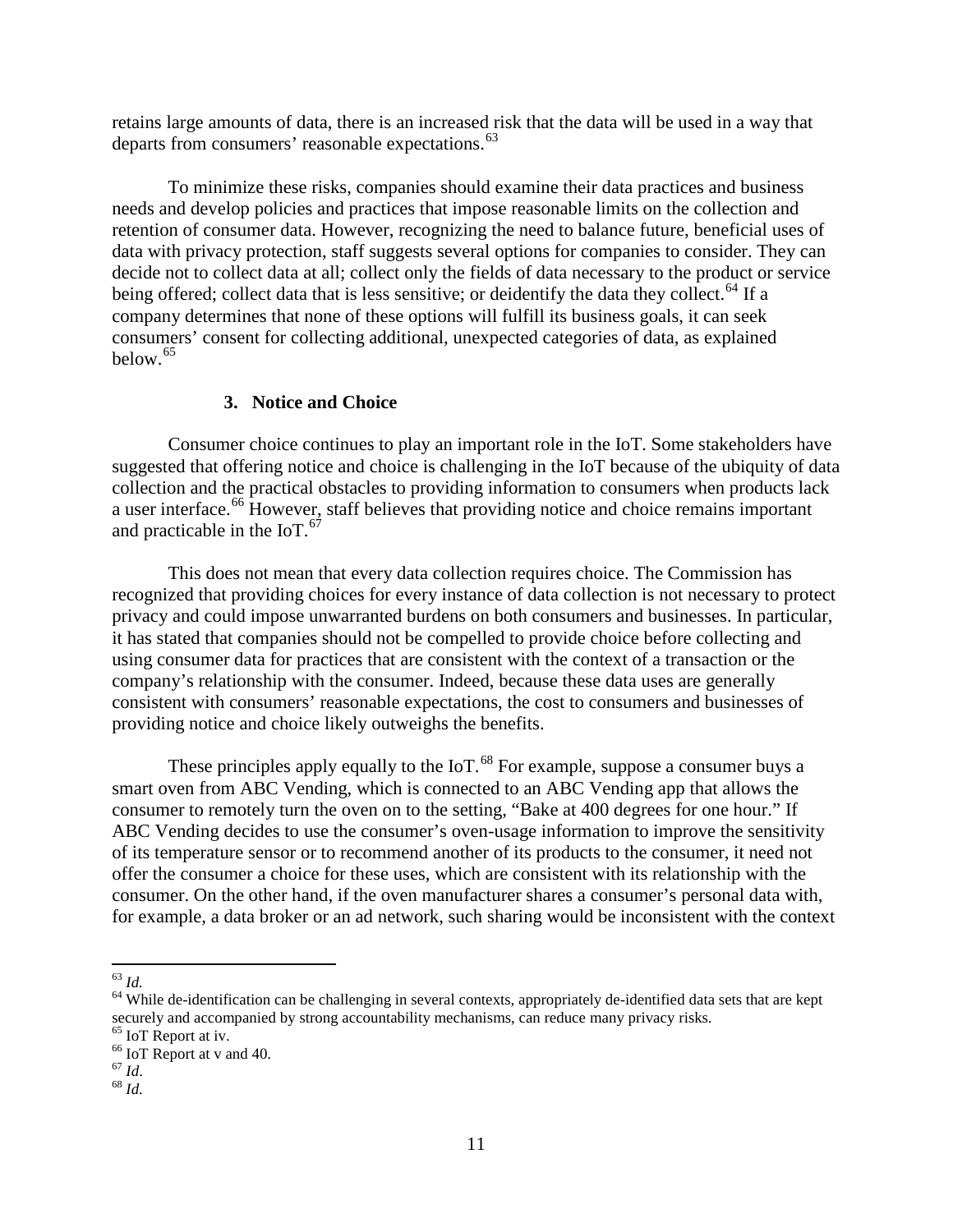of the consumer's relationship with the manufacturer, and the company should give the consumer a choice.  $69$ 

Staff acknowledges the practical difficulty of providing choice when there is no consumer interface and recognizes that there is no one-size-fits-all approach. Some options include developing video tutorials, affixing QR codes on devices, and providing choices at the point of sale, within set-up wizards, or in a privacy dashboard. Whatever approach a company decides to take, the privacy choices it offers should be clear and prominent, and not buried within lengthy documents. In addition, companies may want to consider using a combination of approaches.[70](#page-12-1)

Some stakeholders have expressed concern that even if companies provide consumers with choices only in those instances where the collection or use is inconsistent with context, such an approach could restrict unexpected new uses of data with potential societal benefits. These stakeholders urge that use limitations be considered as a supplement to, or in lieu of, notice and choice. With a use-based approach, legislators, regulators, self-regulatory bodies, or individual companies would set "permissible" and "impermissible" uses of certain consumer data. $<sup>71</sup>$  $<sup>71</sup>$  $<sup>71</sup>$ </sup>

Staff's approach recognizes these concerns and incorporates certain elements of a usebased model. For instance, the idea of choices being keyed to context takes into account how the data will be used: if a use is consistent with the context of the interaction – in other words, it is an expected use – then a company need not offer a choice to the consumer. For uses that would be inconsistent with the context of the interaction (*i.e.*, unexpected), companies should offer clear and conspicuous choices. And certain of the privacy laws the FTC enforces, like FCRA, specifically prohibit certain uses.<sup>[72](#page-12-3)</sup> In addition, if a company collects a consumer's data and deidentifies that data immediately and effectively, it need not offer choices to consumers about this collection.[73](#page-12-4)

Staff has concerns, however, about adopting a pure use-based model for the Internet of Things. First, because use-based limitations are not comprehensively articulated in legislation, rules, or widely-adopted codes of conduct, it is unclear who would decide which additional uses are beneficial or harmful. Second, use limitations alone do not address the privacy and security risks created by expansive data collection and retention. For example, collecting vast amounts of data could raise the risk of harm associated with a data breach. Finally, a pure use-based model would not address consumer concerns about the collection of sensitive information, such as Social Security numbers, precise geolocation, financial, children's, or health information.<sup>[74](#page-12-5)</sup>

<span id="page-12-1"></span><span id="page-12-0"></span><sup>69</sup> *Id.* at 41. <sup>70</sup> *Id. See also* FED. TRADE COMM'N, MOBILE PRIVACY DISCLOSURES: BUILDING TRUST THROUGH TRANSPARENCY (Feb. 2013), *available at* [https://www.ftc.gov/reports/mobile-privacy-disclosures-building-trust-through](https://www.ftc.gov/reports/mobile-privacy-disclosures-building-trust-through-transparency-federal-trade-commission)[transparency-federal-trade-commission.](https://www.ftc.gov/reports/mobile-privacy-disclosures-building-trust-through-transparency-federal-trade-commission)<br>
<sup>71</sup> *Id.*<br>
<sup>72</sup> 15 U.S.C. § 1681 *et seq.*<br>
<sup>73</sup> IoT Report at vi.<br>
<sup>74</sup> *Id.* at 14 and 44-45.

<span id="page-12-2"></span>

<span id="page-12-3"></span>

<span id="page-12-4"></span>

<span id="page-12-5"></span>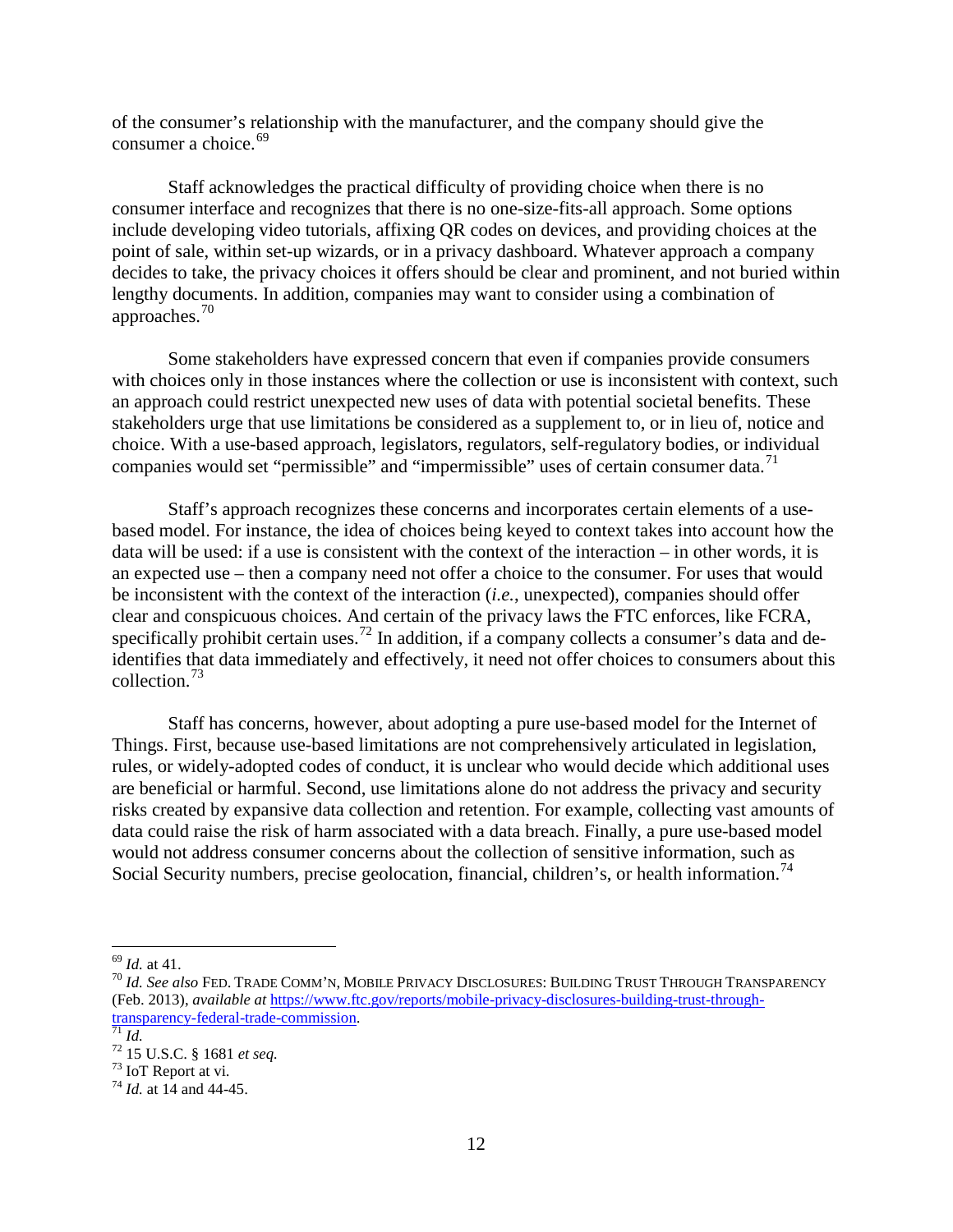The establishment of legislative or widely-accepted multistakeholder frameworks could potentially address some of these concerns by designating permitted or prohibited uses. In the absence of consensus on such frameworks, however, the approach set forth here – giving consumers information and choices about their data – continues to be the most viable one for the IoT in the foreseeable future.<sup>[75](#page-13-0)</sup>

## **4. Big Data**

Given the risks associated with big data analytics of IoT products described above, in addition to complying with existing legal requirements,  $\frac{7}{6}$  companies should be aware of existing academic research on how certain uses of big data sets may lead to inaccurate or biased results.<sup> $77$ </sup> This research suggests that companies should consider the following when engaging in big data analytics of IoT data:

- Consider whether their data sets are missing information from particular populations and, if they are, take appropriate steps to address this problem.
- Review their data sets and algorithms to ensure that hidden biases do not have an unintended or disparate impact on certain populations.
- Note that, just because big data found a correlation, that does not necessarily mean the correlation is meaningful. As such, companies should consider the risks of using those results, especially where their policies could negatively affect certain populations. It may be worthwhile to have human oversight of data and algorithms when big data tools are used to make important decisions, like ones implicating health, credit, and employment.
- Consider whether ethical considerations advise against or in favor of using big data in certain circumstances. Companies should consider whether they can use big data in ways that advance opportunities for previously underrepresented populations.<sup>[78](#page-13-3)</sup>

## **B. The Role of Government in Fostering the IoT**

Government can play an important role in protecting consumers while supporting innovation in the IoT. For its part, through speeches and other industry and consumer outreach, Congressional testimony, and advocacy comments such as this one, the FTC will continue to promote the best practices described in this comment and its IoT Report. The FTC will also continue to take enforcement action against IoT companies that violate the laws enforced by the FTC.

Staff believes that IoT-specific privacy and data security legislation would be premature at this time. However, the FTC's efforts could be enhanced by appropriate legislation. For this

<span id="page-13-1"></span><span id="page-13-0"></span><sup>&</sup>lt;sup>75</sup> *Id.*<br><sup>76</sup> The FTC's Big Data Report highlights laws that might apply to big data, including the FTC Act, Fair Credit Report Act, and equal opportunity laws. *See* Big Data Report at ii-iv.

<span id="page-13-2"></span><sup>&</sup>lt;sup>77</sup> See generally Big Data Report at vi and 5-11. As one example of research on this issue, see Kate Crawford, *The Hidden Biases in Big Data*, Harv. Bus. Rev. (2013), https://hbr.org/2013/04/the-hidden-biases-in-big-data

<span id="page-13-3"></span><sup>&</sup>lt;sup>78</sup> Big Data Report at iv-v. See also Lesley Fair, Why Big Data is a Big Deal, Fed. Trade Comm'n (Jan. 6, 2016) (blog), *available at* [https://www.ftc.gov/news-events/blogs/business-blog/2016/01/why-big-data-big-deal.](https://www.ftc.gov/news-events/blogs/business-blog/2016/01/why-big-data-big-deal)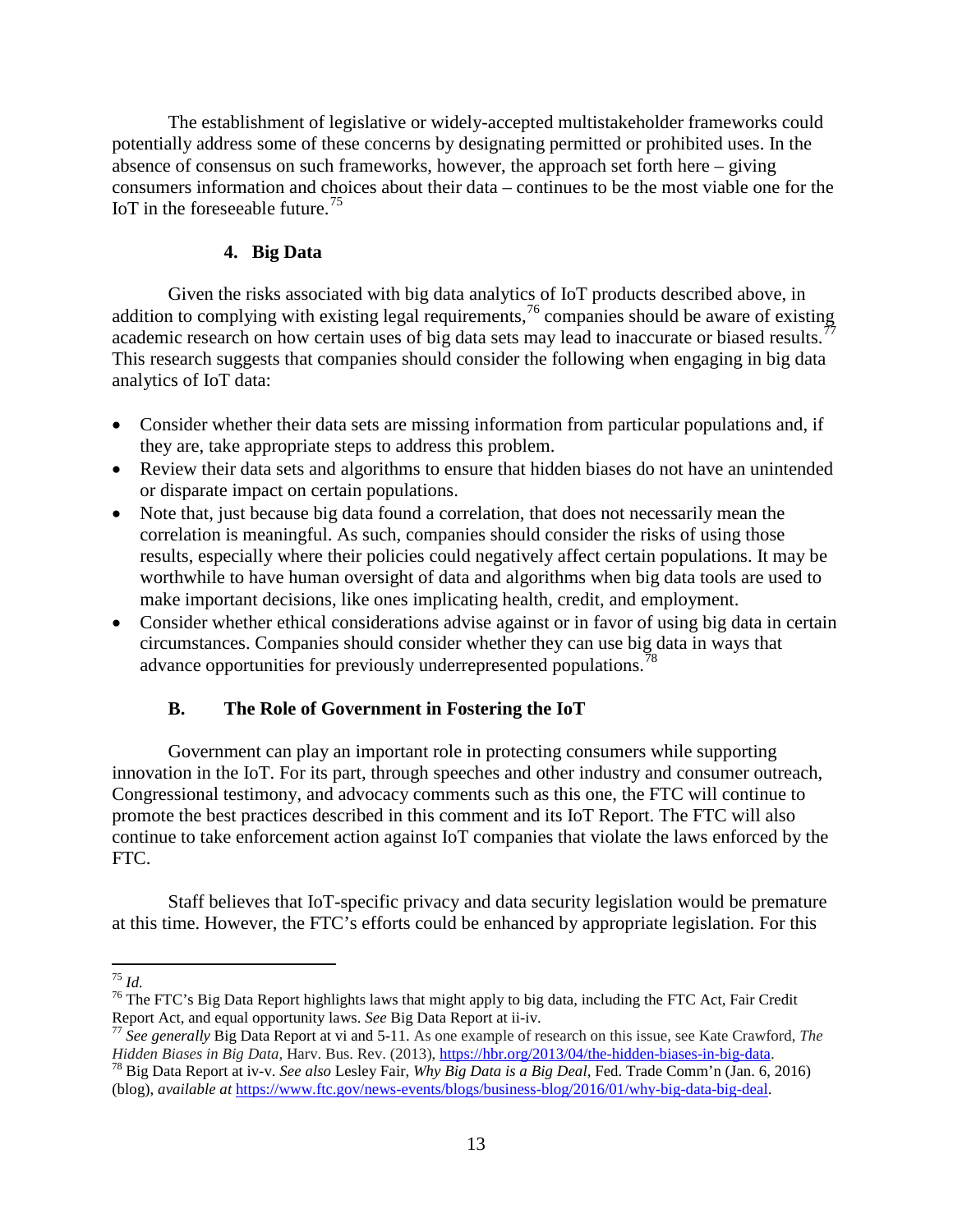reason, the FTC has recommended that Congress enact general (as opposed to IoT-specific) security and privacy legislation. First, the FTC continues to support flexible, technology-neutral data security legislation that would strengthen the FTC's enforcement tools and require companies to notify consumers when there is a security breach. The FTC recommends that general data security legislation should protect consumers against unauthorized access to both personal information and device functionality itself. The security risks associated with IoT devices illustrate the importance of these protections. Such legislation is necessary to protect the health and safety of consumers so that, for example, consumers are notified when a door lock or a car's information systems are breached, even if no personal information is taken.<sup>[79](#page-14-0)</sup>

Second, the FTC has called for broad-based, technology-neutral, general privacy legislation.<sup>[80](#page-14-1)</sup> This stems from concerns about the lack of transparency regarding companies' data practices and the lack of meaningful consumer control over their data. These concerns permeate the IoT space, given the ubiquity of information collection, the broad range of uses that the IoT makes possible, the multitude of companies involved in collecting and using information, and the sensitivity of some of the data at issue. General privacy legislation that addresses these issues through greater transparency and choices could help both consumers and businesses by promoting trust in the IoT marketplace.<sup>[81](#page-14-2)</sup>

### **V. THE ROLE OF INTEROPERABILITY**

The RFC asks about the technological challenges in offering interoperability or standardization between IoT devices and platforms. While interoperability and standardization are important mechanisms to addressing technical barriers to adoption, they can also affect innovation and competition in markets for IoT products. As NTIA considers government policy or action to lessen technical barriers to interoperability, staff offers the following observations and recommends that NTIA consider the potential impact of such actions on competition and consumers.

The adoption of standards that allow for the interoperability of consumer devices often promotes and enhances competition in an industry, with direct benefits for consumers. Such standards have long been recognized as one of the engines driving the modern economy.<sup>[82](#page-14-3)</sup> They have made networks, such as the Internet and wireless telecommunications, more valuable by

<span id="page-14-2"></span> $\frac{1}{81}$  IoT Report at 51-52.<br> $\frac{1}{82}$  2007 IP Report at 33.

 <sup>79</sup> IoT Report at vii-viii, 49-50.

<span id="page-14-1"></span><span id="page-14-0"></span><sup>80</sup> Commissioner Ohlhausen disagrees with this portion of the staff's recommendation. She believes that the FTC's current Section 5 authority to prohibit unfair and deceptive acts or practices already requires notice and choice for collecting sensitive personally identifiable information and protects against unfair uses of consumer information that cause or are likely to cause substantial harm that the consumer cannot avoid and which is not outweighed by benefits to consumers or to competition. Furthermore, she notes that the FCRA, HIPAA, and other laws already provide additional sector-specific privacy protections. Thus, Commissioner Ohlhausen questions what harms baseline privacy legislation would reach that the FTC's existing authority cannot. *See* Separate Statement of Commissioner Maureen K. Ohlhausen, https://www.ftc.gov/public-statements/2015/01/separate-statement-commissioner-maureen-<br>k-ohlhausen-regarding-internet.

<span id="page-14-3"></span>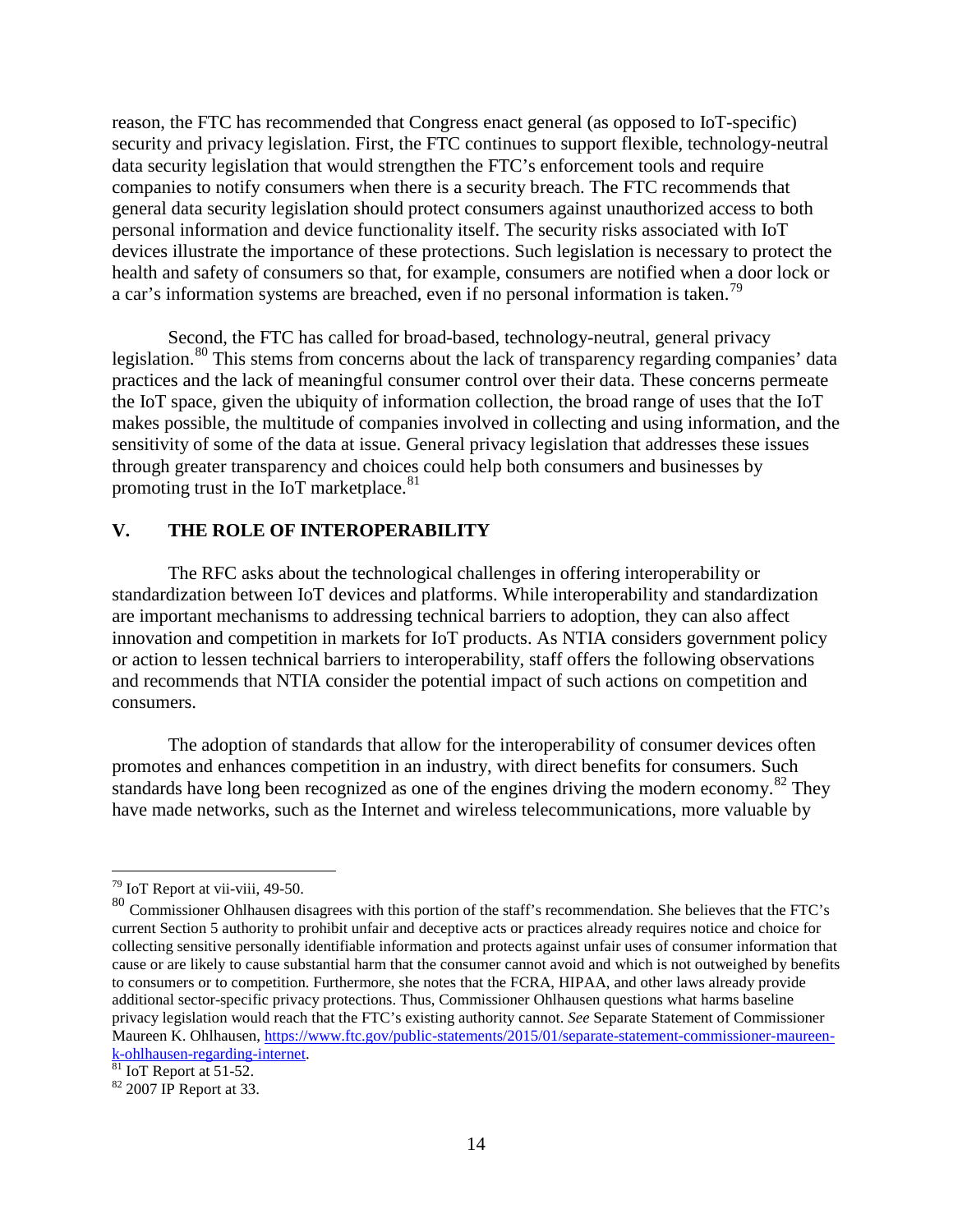allowing products to interoperate in a predictable manner.<sup>[83](#page-15-0)</sup> These standards may increase competition by eliminating switching costs for consumers who want to utilize products manufactured by different companies or move their data between services.<sup>[84](#page-15-1)</sup> In the IoT space, interoperability might foster data portability so that, for example, consumers can move their fitness tracker data from one device to another.<sup>[85](#page-15-2)</sup> Under these types of circumstances, interoperability standards can create value for consumers by increasing competition, innovation, product quality, data portability, and choice.<sup>[86](#page-15-3)</sup>

While standardization can offer many procompetitive benefits, however, full realization of these benefits depends on standards being selected "in a nonpartisan manner. . . and in the presence of 'meaningful safeguards' that 'prevent the standard-setting process from being biased by members with economic interests in stifling product competition.<sup> $5\frac{1}{2}$ </sup> Standards—particularly in the information technology and telecommunications industries—are often created through a collaborative standard-setting process involving market participants who normally compete against each other.<sup>[88](#page-15-5)</sup> False or misleading representations or other anticompetitive abuse of collaborative standard setting can reduce competition, minimize the role of consumers, and potentially lock-in existing technological approaches to the detriment of innovation and consumers.<sup>[89](#page-15-6)</sup> Thus, to the extent that NTIA considers adopting policies or taking actions to promote interoperability standards, it should consider policies and actions to promote safeguards that support the full realization of these standards' potential benefits.<sup>[90](#page-15-7)</sup>

More generally, widespread adoption of a collaborative standard—even in the presence of meaningful safeguards—may reduce marketplace competition between different technologies. In some settings, marketplace competition among technologies is a potentially superior means of identifying approaches that offer the greatest benefits.<sup>[91](#page-15-8)</sup> In the IoT context, a marketplace with

https://www.ftc.gov/sites/default/files/documents/public\_statements/prepared-statement-federal-trade-commission-<br>concerning-standard-essential-patent-disputes-and/130730standardessentialpatents.pdf.

<span id="page-15-1"></span>

<span id="page-15-0"></span><sup>&</sup>lt;sup>83</sup> *Id.* 84 *See* Fed. Trade Comm'n, Prepared Statement of the Fed. Trade Comm'n before the United States Senate Comm. on the Judiciary Subcommittee on Antitrust, Competition Policy and Consumer Rights concerning Standard Essential Patent Disputes and Antitrust Law at 4 (July 30, 2013), *available at*

<span id="page-15-2"></span>[concerning-standard-essential-patent-disputes-and/130730standardessentialpatents.pdf. 85](https://www.ftc.gov/sites/default/files/documents/public_statements/prepared-statement-federal-trade-commission-concerning-standard-essential-patent-disputes-and/130730standardessentialpatents.pdf) *See* INTERNET SOCIETY, INTERNET OF THINGS: AN OVERVIEW, 47 (Oct 2015)*, available at*  [http://www.internetsociety.org/doc/iot-overview.](http://www.internetsociety.org/doc/iot-overview) <sup>86</sup> *See* Fed. Trade Comm'n, Prepared Statement of the Fed. Trade Comm'n before the United States Senate Comm.

<span id="page-15-3"></span>on the Judiciary concerning Oversight on the Impact on Competition of Exclusion Orders to Enforce Standard Essential Patents at 4 (July 11, 2012), *available at*

[https://www.ftc.gov/sites/default/files/documents/public\\_statements/prepared-statement-federal-trade-commission](https://www.ftc.gov/sites/default/files/documents/public_statements/prepared-statement-federal-trade-commission-concerning-oversight-impact-competition-exclusion-orders/120711standardpatents.pdf)[concerning-oversight-impact-competition-exclusion-orders/120711standardpatents.pdf. 87](https://www.ftc.gov/sites/default/files/documents/public_statements/prepared-statement-federal-trade-commission-concerning-oversight-impact-competition-exclusion-orders/120711standardpatents.pdf) *Broadcom Corp. v. Qualcomm Inc.*, 501 F.3d 297, 309–10 (2007) (quoting *Allied Tube & Conduit Corp. v. Indian* 

<span id="page-15-4"></span>*Head, Inc.*, 486 U.S. 492, <sup>500</sup> (1988)). 88 2007 IP Report at 33-34.

<span id="page-15-5"></span>

<span id="page-15-6"></span><sup>89</sup> *Id.*

<span id="page-15-7"></span><sup>&</sup>lt;sup>90</sup> Such safeguards may include policies that "require participants [in the standard-setting process] to disclose the existence of IP rights that may be infringed by the potential users of a standard in development" and that "require [participants] to commit to license any of their IP that is essential to [a] standard on 'reasonable and nondiscriminatory' ('RAND') terms." *2007 IP Report* at 36.

<span id="page-15-8"></span><sup>91</sup> *See* FED. TRADE COMM'N STAFF, ANTICIPATING THE 21ST CENTURY: COMPETITION POLICY IN THE NEW HIGH-TECH, GLOBAL MARKETPLACE 26 (1996) ("Consumers in some industries may be better served by competition among existing technologies, so that competitors' agreement on a standard could be an undesirable elimination of